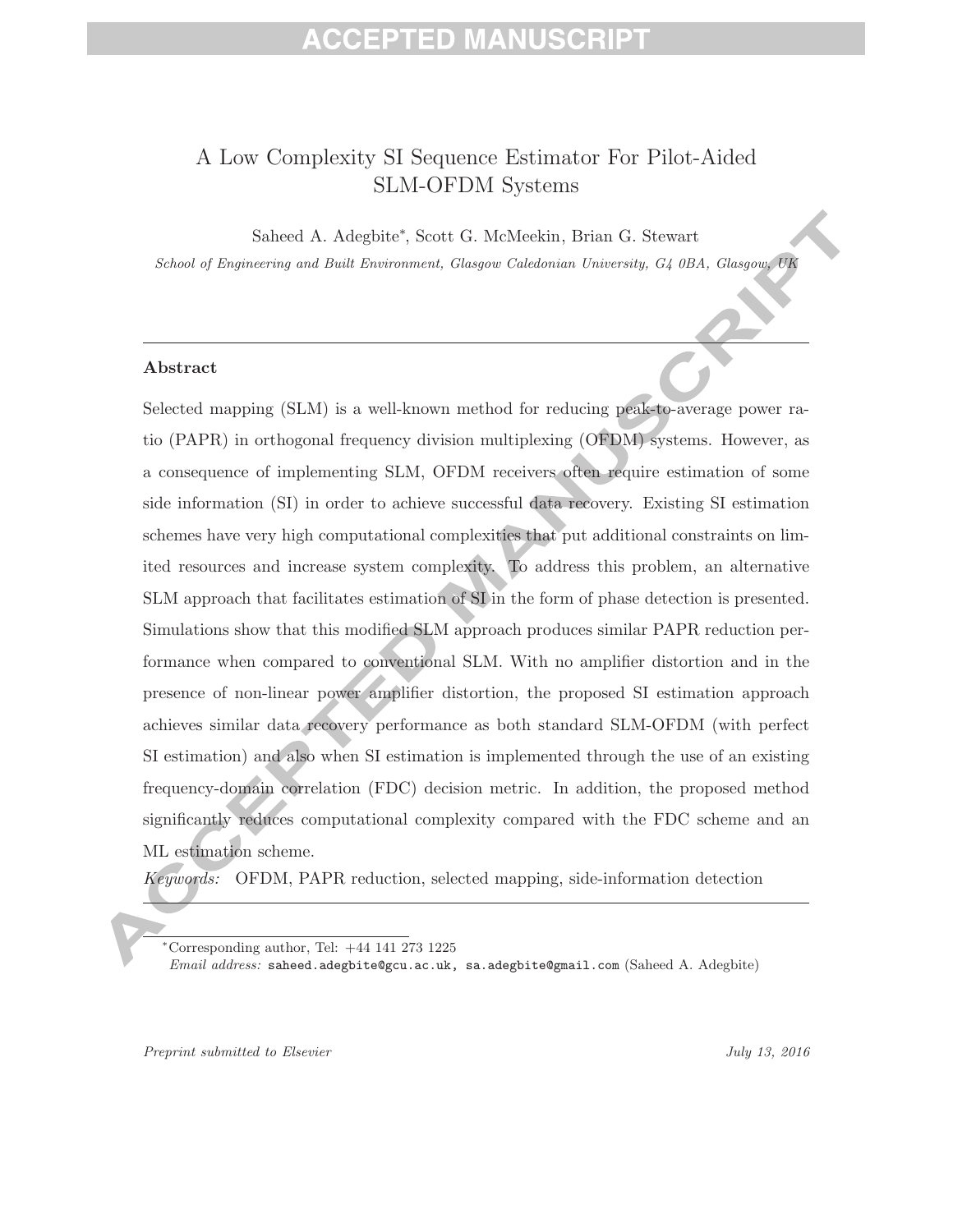### **1. Introduction**

O rthogonal frequency division multiplexing (OFDM) is now the preferred layer-1 technology in various high speed communication system standards including 4G-Long Term Evolution (4G-LTE) because it offers high spectral efficiency, immunity to multipath fading and provides a means to achieve very high data rate transmission. These are all attractive attributes of any high speed communication system [1, 2]. However, OFDM has a characteristic high peak-to-average power ratio (PAPR) [2–4], which may increase power consumption, degrade system performance and put additional constraints on the design and implementation of Power Amplifiers (PAs), Digital-to-Analogue  $(D/A)$  and Analogueto-Digital (A/D) converters [3]. In addition, high PAPR signal levels often drive a PA to operate in its non-linear region, causing signal distortion in the form of increased bit-errorrate (BER). In theory, non-linear PA distortion can be avoided using a PA with a large linear region i.e. large input back off (IBO). Unfortunately, this approach is difficult to achieve in practice and it often results in poor PA efficiency, which reduces battery life span of mobile terminals and increases design costs [4, 5]. Therefore, for practical purposes, low PAPR signals are desirable in OFDM systems.

An in-depth review of various PAPR reduction techniques has been presented in [6]. Amongst these, is the selected mapping (SLM) scheme. SLM [7] is a well established method for reducing PAPR in OFDM. SLM creates alternative copies of the same OFDM signal by using a number of phase rotation sequences to modify phases of individual OFDM subcarriers within the original OFDM signal, then selecting and transmitting the timedomain signal that has the lowest PAPR value. Unfortunately, SLM introduces additional constraints in that it requires transmission and detection of some side information (SI), which contains vital information on how the transmitted OFDM signal was constructed at the transmitter. The transmission of SI reduces data throughput and the need for SI detection increases the receiver's computational requirements.

In pilot-aided OFDM systems, some SI estimation techniques that require no SI trans-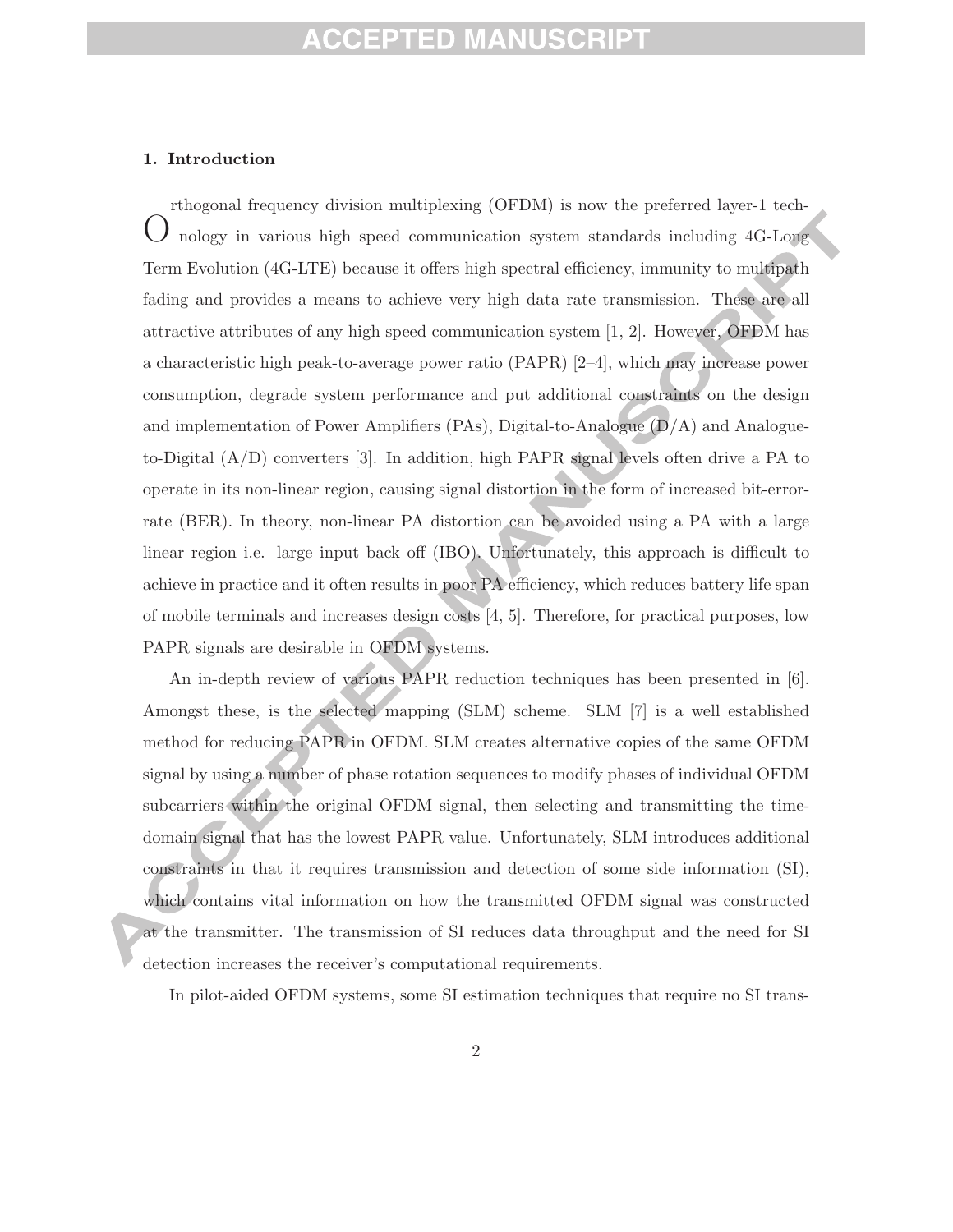mission are discussed in [8] and [9]. Assuming all possible SLM phase rotation sequence vectors are known at the receiver, SI estimation is achieved in [8] using pilot-assisted Maximum Likelihood (PAML) and in [9] based on frequency-domain correlation (FDC) decision metrics. However, computational complexities associated with these schemes are high and are proportional to the number of alternative SLM phase rotation sequence vectors,  $U$ . These are unattractive when a larger value of  $U$  is used to improve the PAPR reduction performance. Also, since these pilot-assisted SI estimation schemes require the re-construction or storage of all  $U$  phase rotation sequence vectors at the receiver, there is a considerable level of system overhead associated with the implementation of both PAML and FDC SI estimation schemes.

To further reduce the computational complexity associated with SI estimation in pilotassisted SLM-OFDM systems, this paper presents a pilot-assisted SI estimation method, which requires no SI transmission at the transmitter and no reconstruction of all candidate SLM phase rotation sequences at the receiver. The proposed method is also based on an extension of the work carried out in [10]. The proposed scheme in this paper differs from the work studied in [10] in that it uses a different SI estimation criterion based on a hard decision rule while the method in [10] applied a Maximum Likelihood (ML) detection criterion. For comparisons with the proposed method, the FDC based SI estimation scheme, presented in [9] is selected because it is based on the use of conventional SLM sequences and also gives slightly improved PAPR reduction performance over [8]. Simulations show that the modified SLM presented in this paper produces nearly similar PAPR reduction performance as conventional SLM. In addition, the proposed method achieves similar data recovery performance compared with existing SI estimation scheme presented in [9] and also when perfect knowledge of SI was assumed, with and without the presence of non-linear PA distortions.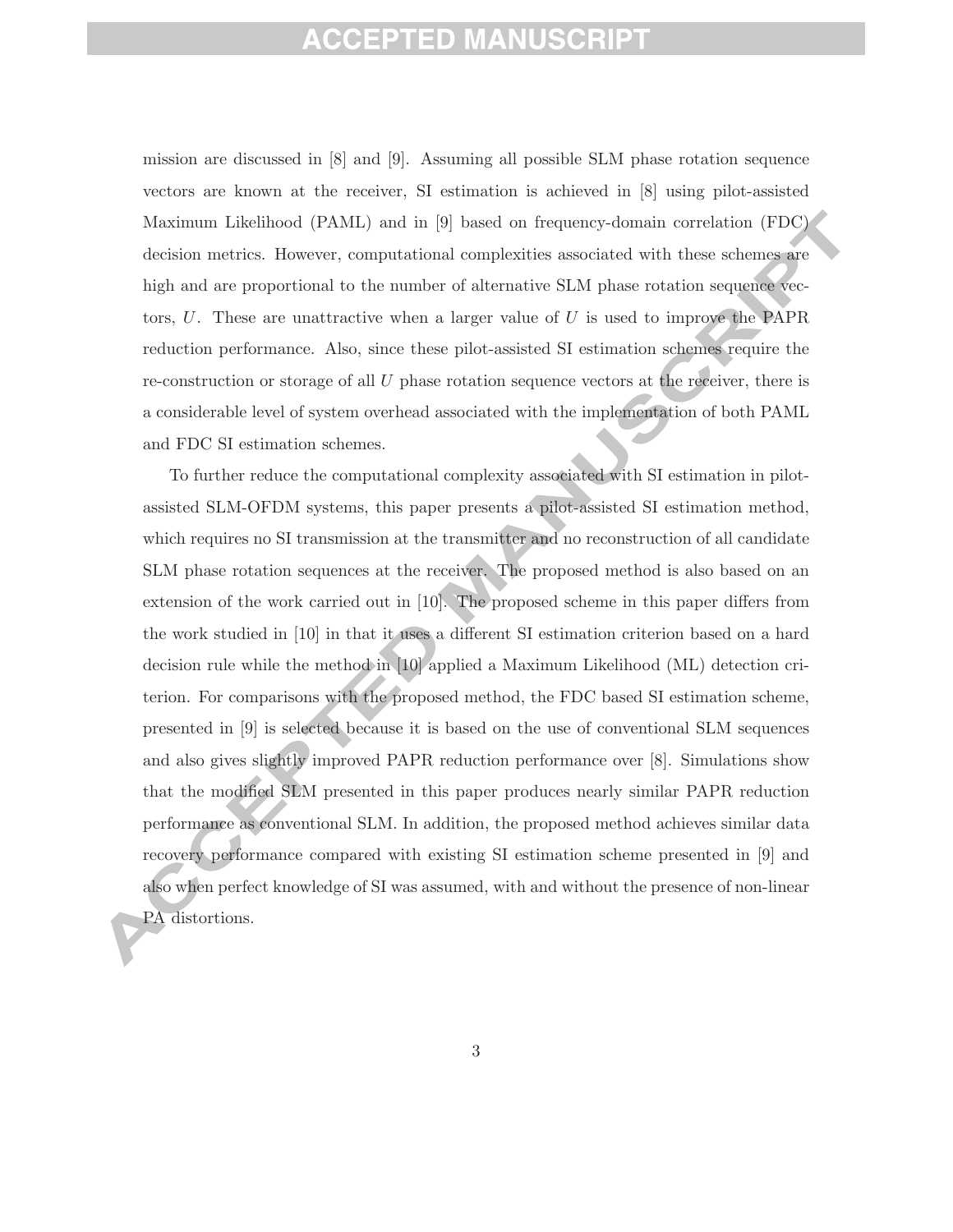

Fig. 1: SLM in pilot-aided OFDM i.e. SLM-OFDM

### **2. Conventional SLM-OFDM System and FDC Scheme**

This section gives an overview of the conventional SLM method of reducing PAPR and SI estimation based on the FDC scheme studied in [9]. Fig. 1 shows a block diagram representation of a pilot-assisted SLM-OFDM system.

### *Conventional Pilot-assisted SLM-OFDM*

Consider a pilot-aided OFDM symbol block  $\boldsymbol{X}$  of length  $N_v$ , which consists of  $N_p$  pilot  $X_p$ , and  $N_d$  data  $X_d$  symbols. For  $0 \leq k \leq N_v - 1$  where k is a subarrier index, each subcarrier symbol denoted by  $X[k]$  in  $X$  is mapped to a subcarrier index k through

$$
X[k] = X[mL + l], \qquad 0 \le m \le N_p - 1
$$

$$
= \begin{cases} X_p[mL], & l = 0 \\ X_d[mL + l], & \text{otherwise} \end{cases}
$$
(1)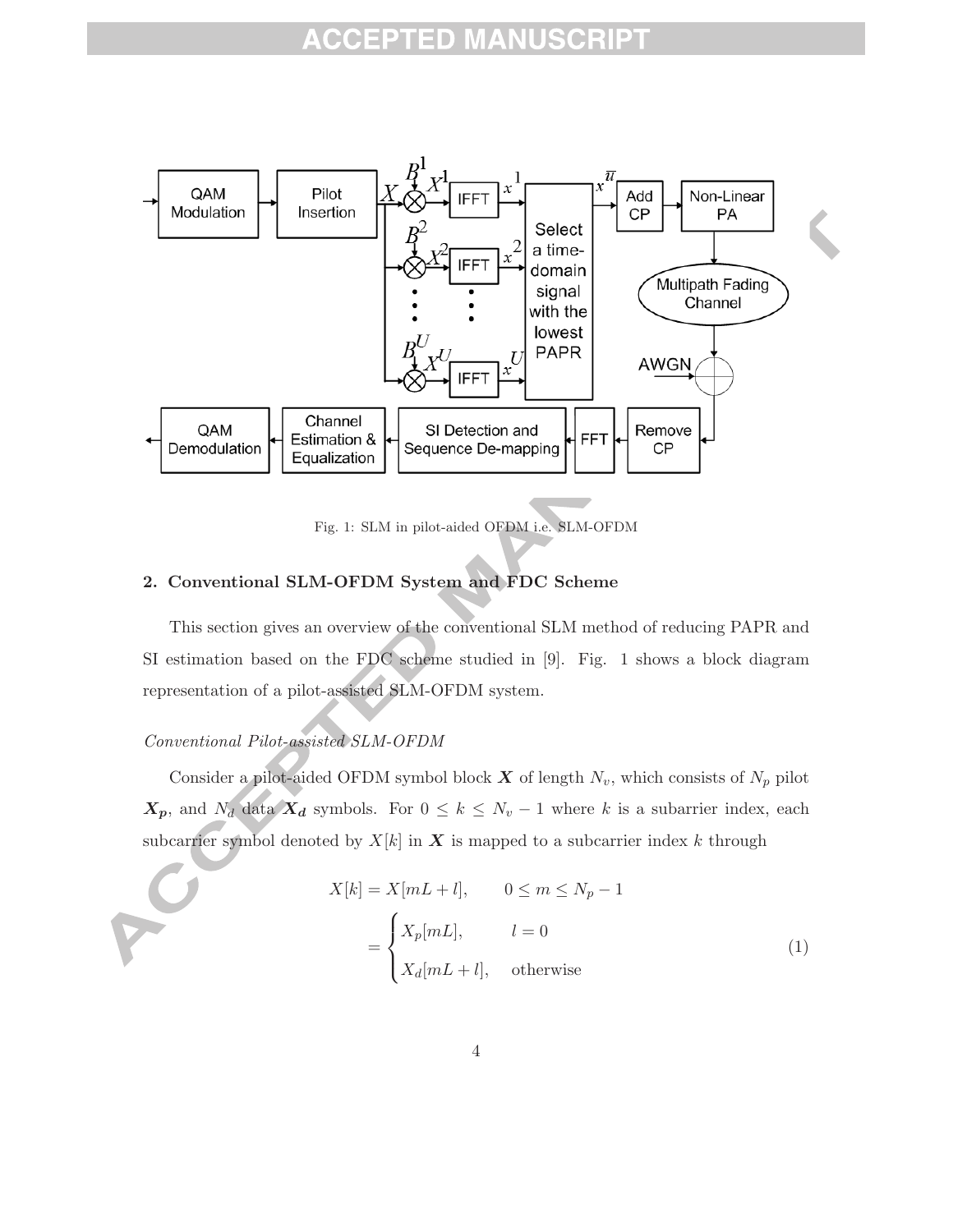### ED

where  $N_v = N_d + N_p$ , L represents the pilot spacing i.e. the number of subcarriers between two successive pilot symbols, l and m are arbitrary indices.

Using phase rotation sequence vectors denoted by  $B^u$  for  $0 \le u \le U-1$ , U alternative OFDM signals are constructed through SLM. One of the modified OFDM signals, denoted by  $x^{\bar{u}}$ , will have the lowest PAPR value. Thus, the selected and transmitted signal  $x^{\bar{u}}$  is therefore given by

$$
\mathbf{x}^{\bar{u}} = IFFT\{\mathbf{B}^{\bar{u}} \cdot \mathbf{X}\}
$$
  
= 
$$
\frac{1}{\sqrt{N}} \sum_{k=0}^{N_v - 1} \left( B^{\bar{u}}[k] \cdot X[k] \right) \exp(-j2\pi n k / N)
$$
 (2)

where  $0 \leq n \leq N-1$ .

The value of  $\bar{u}$  is obtained from

$$
\bar{u} = \underset{u \in 0,1, \dots, U-1}{\arg \min} \frac{\max\{|x^u|^2\}}{\mathbb{E}\{|x^u|^2\}}, \text{ where } \mathbf{x}^u = IFFT\{\mathbf{B}^u \cdot \mathbf{X}\} \tag{3}
$$

where  $\mathbb{E}\{\cdot\}$  is the expectation function for evaluating the mean power of signal  $x^u$ .

The value of  $\bar{u}$  must be known at the receiver in order to achieve successful data recovery since it contains the critical information on how  $x^{\bar{u}}$  was formed. The value of  $\bar{u}$  or  $B^{\bar{u}}$ is commonly referred to as SI.

After transmission over a fading channel with frequency response *H*, the received OFDM symbol  $\bar{Y}$  can be expressed as

$$
\bar{Y} = H X^{\bar{u}} + V, \text{ where } X^{\bar{u}} = X \cdot B^{\bar{u}} \tag{4}
$$

where *V* represents complex-valued additive white Gaussian noise (AWGN) sequences. Similar to X in (1), data components of  $\bar{Y}$ , H and V can be denoted by  $\bar{Y}_d$ , H<sub>d</sub> and  $V_d$ respectively and their pilot components as  $\bar{Y}_p$ ,  $H_p$  and  $V_p$  respectively. Since the SI is unknown at the receiver, it must be estimated.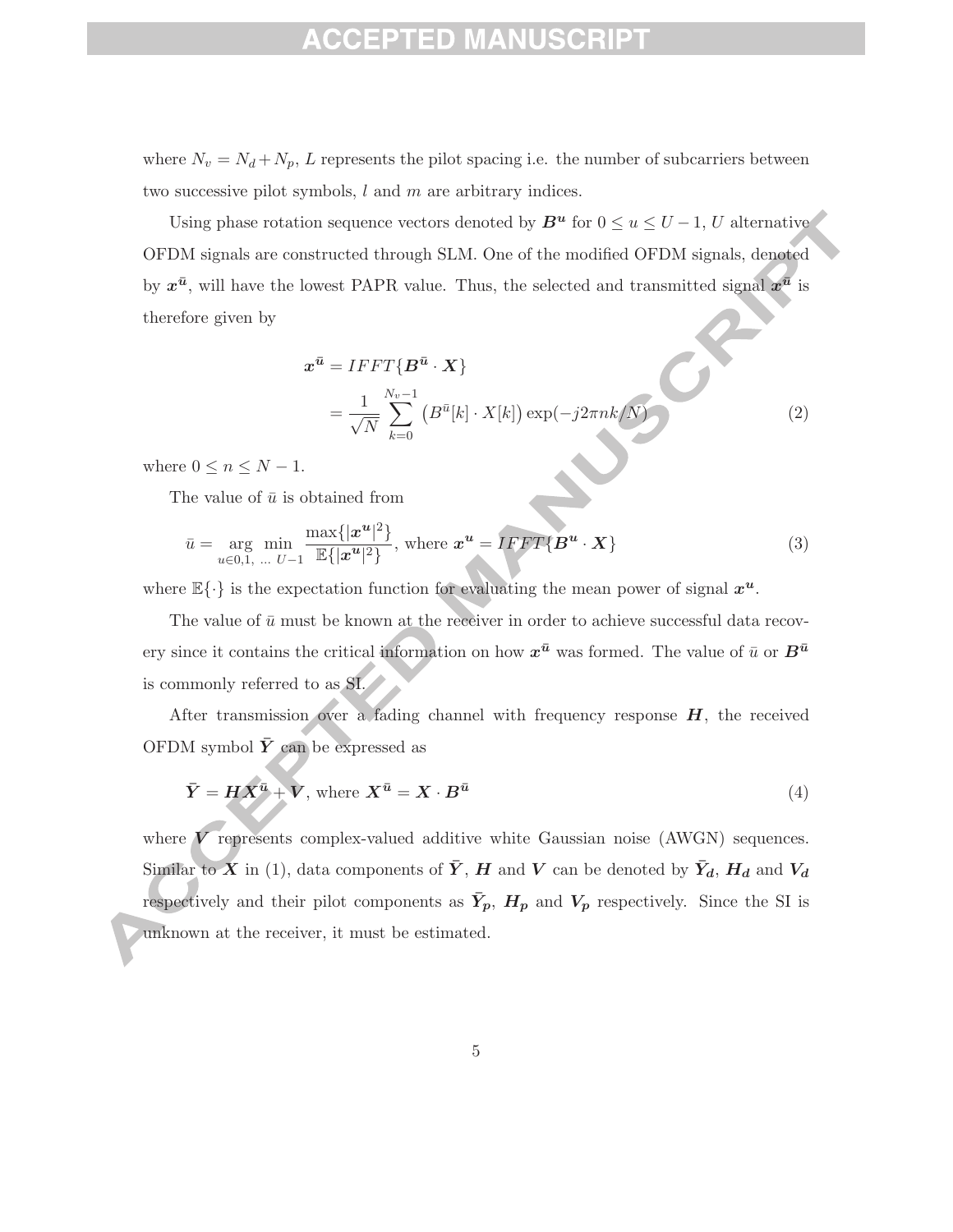### ED.

### *FDC SI Estimation*

Let  $\hat{u}$  represent an estimate of the SI. Using the FDC based SI estimation studied in [9],  $\hat{u}$  is obtained from

$$
\hat{u} = \underset{u \in [0,1], \ldots, U-1}{\arg \max} Re\{\mathbf{R}^u\} \tag{5}
$$

where  $\mathbb{R}^u$  is the FDC function, defined by

$$
\boldsymbol{R}^{u} = \frac{1}{N_p - 1} \sum_{m=1}^{N_p - 1} \hat{H}_p^{u}[m] \cdot \hat{H}_p^{u}[m-1]^*
$$

and

$$
\hat{H}_p^u[m] = \frac{\bar{Y}_p[m]B_p^u[m]^*}{X_p[m]}
$$
\n(7)

 $p$   $\alpha$  + 1 (6)

where  $*$  represents a complex conjugate operator.

In terms of computational complexity based on number of complex multiplications (CMs) and additions (CAs), the calculation of the FDC function  $\mathbb{R}^u$  in (6) requires  $U(N_p-1)$  CMs and  $U(N_p-2)$  CAs while the computation of  $\hat{H}_p^u[m]$  in (7) requires  $UN_p$ CMs. In total, the FDC based SI estimation scheme requires  $U(2N_p-1)$  CMs and  $U(N_p-2)$ CAs. It can be noted that these evaluations assume that  $B_p^u[m] \in \pm 1$ . In addition, since most implementations will involve real-valued operations, each complex-valued operation i.e. CMs and CAs are re-expressed in terms of real multiplications (RMs) and additions (RAs). From the definition in [9],

$$
1 CM \approx 4 RM + 2 RA and 1 CA \approx 2 RA.
$$
 (8)

Thus, the FDC scheme will require an estimated total number of  $4(2UN_p - U)$  RMs and  $6U(N_p-1)$  RAs.

Using the estimated SI value  $\hat{u}$ , SLM de-mapping is performed to remove the applied SLM phase rotation sequence value  $B^{\bar u}[k]$  from each of the received subcarriers  $\bar Y[k]$  through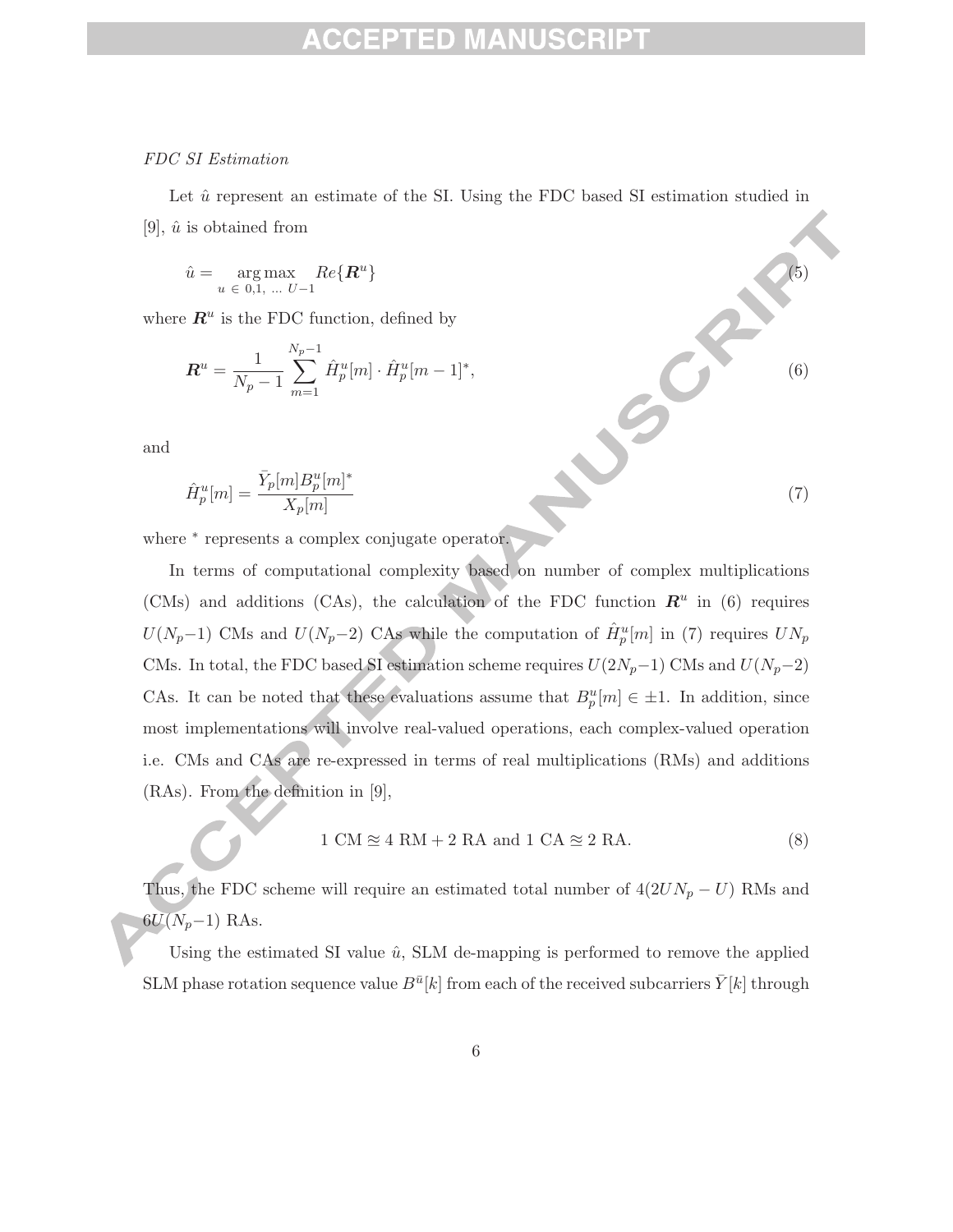#### CRIPT ID

an SLM de-mapping procedure, which gives

$$
Y[k] = \bar{Y}[k]B^{\hat{u}}[k]^*.
$$
\n(9)

Similarly, using the value of  $\hat{u}$ , the pilot sub-channel estimate  $\hat{H}_p[m]$  is obtained from  $\hat{H}^u_p[m]$  as

$$
\hat{H}_p[m] = \hat{H}_p^{\hat{u}}[m].\tag{10}
$$

The next stage of data decoding involves finding an estimate of the received subcarrier symbol from

$$
\hat{X}_d[k] = \min_{D[q] \in \mathbb{Q}} \left| Y_d[k] - \hat{H}_d[k]D[q] \right|^2 \tag{11}
$$

where  $\mathbb Q$  is the set of  $Q$  constellation points  $D[q]$  of the chosen data modulation scheme for  $0 \le q \le Q - 1$ ,  $\hat{X}_d[k] \in \mathbb{Q}$  is the estimated data symbol, and  $\hat{H}_d[k]$  is an estimate of data sub-channel, obtained by linear interpolation between values of  $\hat{H}_p[m]$ .



Fig. 2: Cluster representation showing data and pilots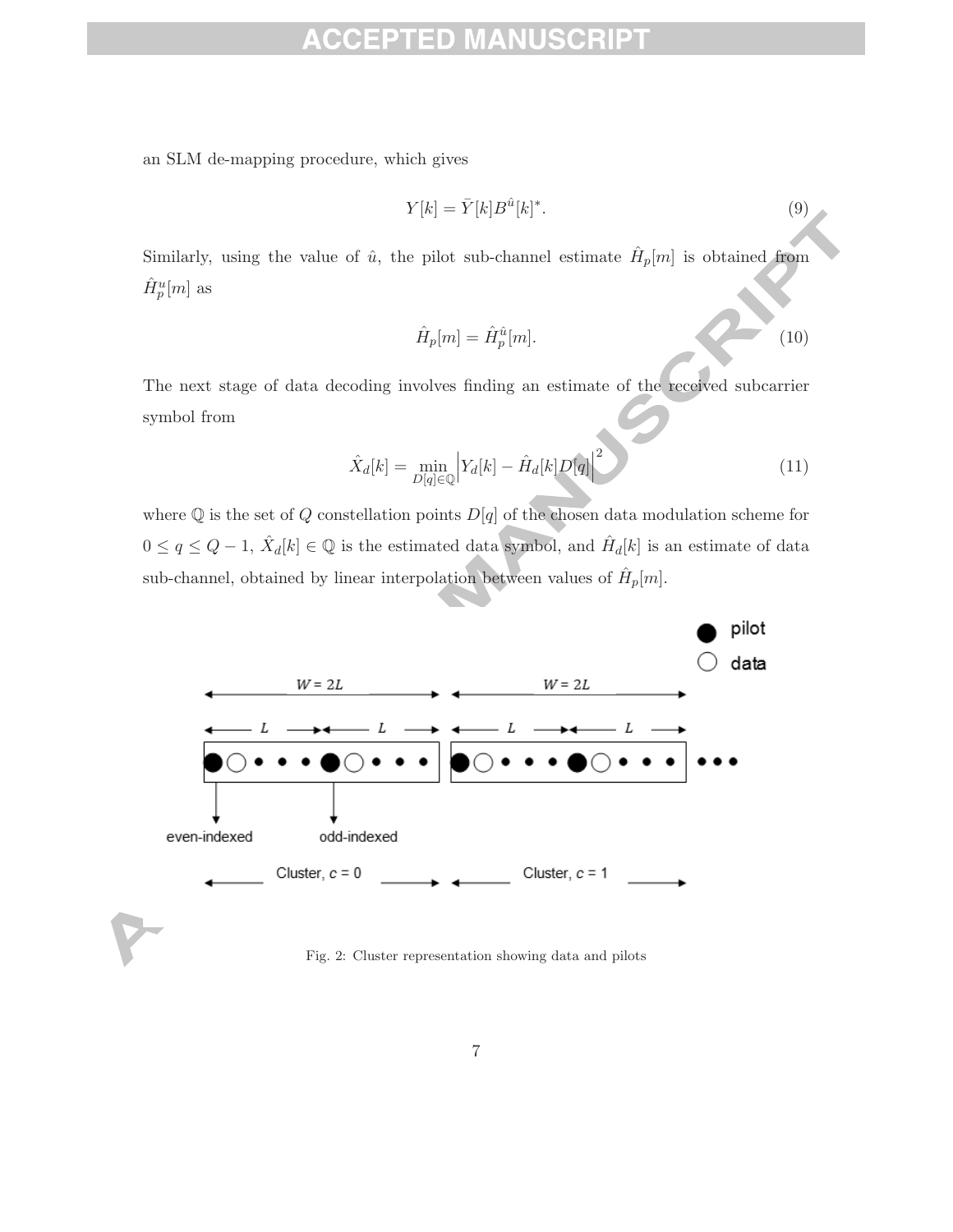# PTED MANII

#### **3. Proposed Method**

An alternative SI estimation method based on a binary phase detection approach is now proposed in an attempt to reduce the SI estimation computational complexity when compared with the methods in [9] and [10]. The proposed SI estimation method in this paper uses similar modified SLM method, which is referred to as clustered SLM (C-SLM), and is described in [10]. However, the proposed SI estimation is different compared with the approach in [10].

Similar to [10], the proposed method involves partitioning of OFDM symbol block *X* into  $N_p/2$  consecutive clusters, each having two consecutive pilot symbols and  $W - 2$  data symbols where  $W = 2L$ .

Fig. 2 shows a block diagram representation of the considered clustering. For  $0 \leq c$  $(N_p/2) - 1$ , the cluster form of  $X[k]$  can be represented by

$$
X_c[w] = X[cW + w] = X[k], 0 \le w \le W - 1
$$
  

$$
= \begin{cases} X_c[w_e] = X_p[cW + w_e], & w_e = 0, w_e \in w \\ X_c[w_o] = X_p[cW + w_o], & w_o = L, w_o \in w \\ X_c[w_d] = X_d[cW + w_d], & \text{otherwise} \end{cases}
$$
(12)

where  $w_d = 1, 2, \ldots, L-1, L+1, \ldots, W-1, w_e$  and  $w_o$  represents w indices for every first and second pilot symbol in each cluster respectively. Henceforth, the first and second pilots in each cluster will be referred to as the 'even-indexed pilot' and 'odd-indexed pilot' respectively.

Similar to SLM, the C-SLM method produces alternative copies of the original OFDM symbol, then selects and transmits the one that has the lowest PAPR value. In contrast to SLM, which performs phase rotation on each of the subcarrier symbols (data and pilots) with different phase values, C-SLM phase rotates all data subcarrier symbol and the oddindex pilot in each cluster with a common phase value while the even-index pilot remains unchanged.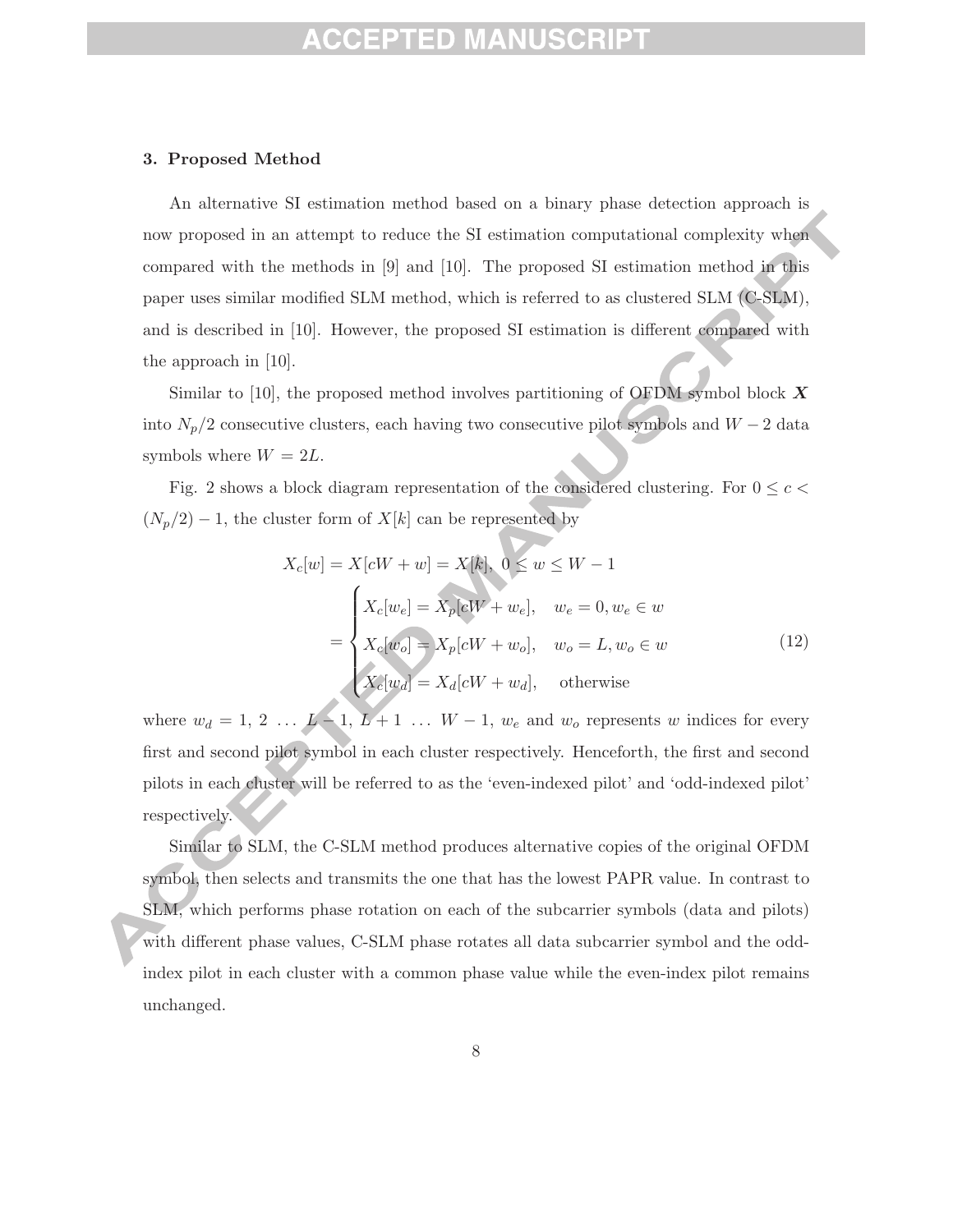#### **SCRIPT CCEPTED MANU**

Let  $J^u$  represent C-SLM phase rotation sequences where  $J^u \in \pm 1$ , elements of  $J^u$  are defined as

$$
J_c^u[w] = J^u[cW + w] = J^u[k]
$$
  
= 
$$
\begin{cases} J_c^u[w_e] = 1 \\ J_c^u[w_o] = J_c^u[w_d] = J_c^u = \pm 1. \end{cases}
$$

Thus, application of  $J^u$  to  $X$  produces  $X^u$  as expressed through

X<sup>u</sup>

$$
X_c^u[w] = X^u[cW + w] = X^u[k]
$$
  
= 
$$
\begin{cases} X_c^u[w_e] = X_c[w_e] \\ X_c^u[w_o] = X_c[w_o]J_c^u \\ X_c^u[w_d] = X_c[w_d]J_c^u. \end{cases}
$$
 (14)

 $\left\langle \right\rangle ^{(13)}$ 

The lowest PAPR signal  $x^{\bar{u}}$ , obtained through C-SLM is given by

$$
x_n^{\bar{u}} = \frac{1}{\sqrt{N}} \sum_{k=0}^{N_v - 1} X^{\bar{u}}[k] e^{\frac{j2\pi nk}{N}}, 0 \le n \le N - 1
$$
\n(15)

where  $X^{\bar{u}} = X \cdot J^{\bar{u}}$  and  $J^{\bar{u}} = e^{j\alpha^{\bar{u}}}$  denotes the optimum C-SLM sequence vector.

At the receiver, let *Z* represent the received OFDM sequences where *Z* is expressed by

$$
Z = H X^{\bar{u}} + V. \tag{16}
$$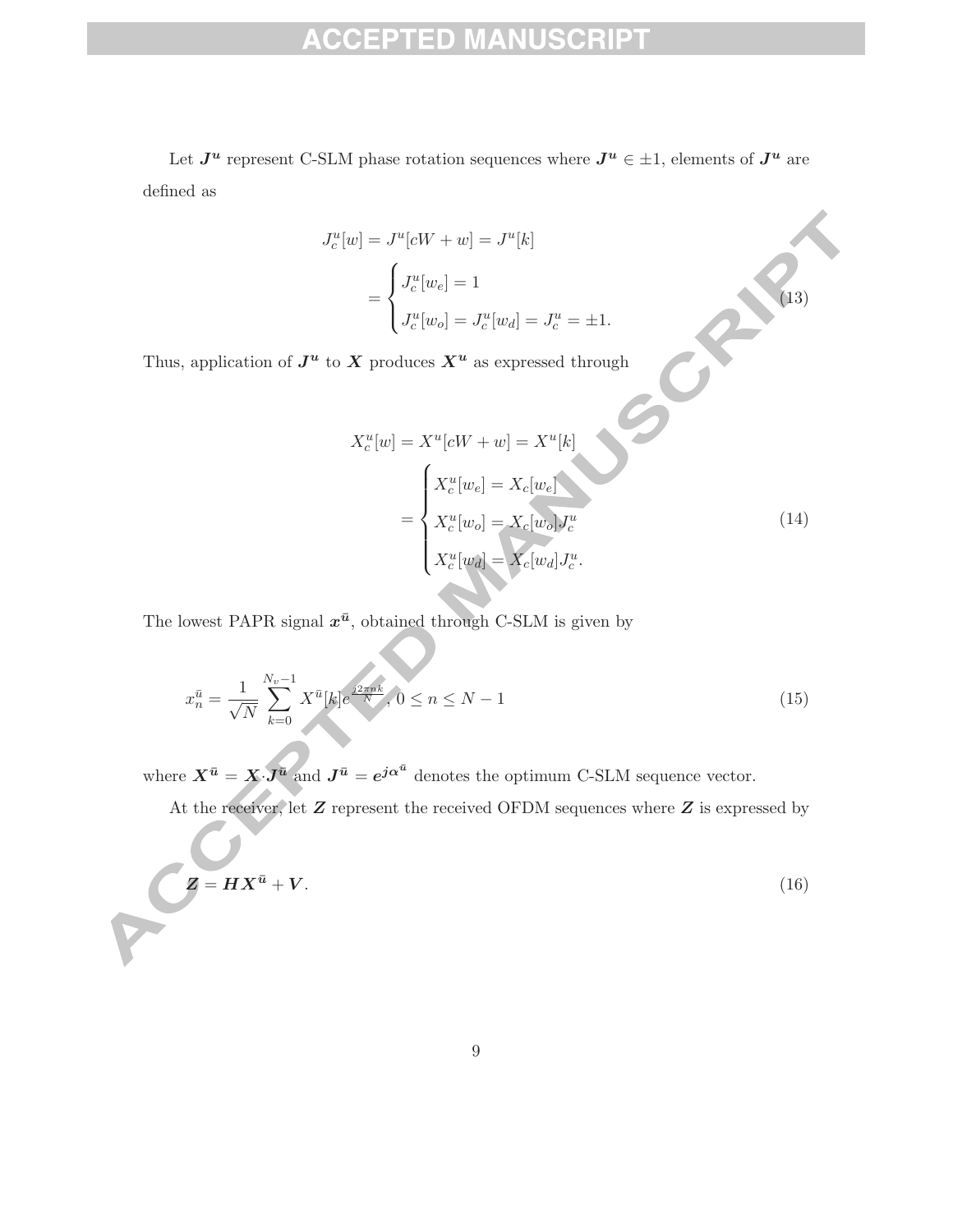#### **ISCRIPT** ACCEPTED MANU

Thus, each of the received subcarrier (in clustered form)  $Z_c[w]$  is represented by

$$
Z_c[w] = H_c[w]X_c[w]J_c^{\bar{u}} + V_c[w],
$$
  

$$
= \begin{cases} H_c[w_e]X_c[w_e] + V_c[w_e], & w = w_e, \\ H_c[w_o]X_c[w_o]J_c^{\bar{u}} + V_c[w_o], & w = w_o, \\ H_c[w_d]X_c[w_d]J_c^{\bar{u}} + V_c[w_d], & w = w_d. \end{cases}
$$

Unlike the FDC based SI estimation method previously described in (5), an estimate of the SI term  $J_c^{\bar{u}}$  can also be achieved from the odd-indexed pilot since  $J_c^{\bar{u}}[w_d] = J_c^{\bar{u}}[w_o] = J_c^{\bar{u}}$ [10].

First, an odd-indexed  $\bar{H}_c[w_o]$  and an even-indexed  $\tilde{H}_c[w_e]$  terms are computed from

$$
\hat{H}_c[w_e] = \frac{Z_c[w_e]}{X_c[w_e]} = \frac{H_c[w_e]X_c[w_e] + V_c[w_e]}{X_c[w_e]}
$$
\n
$$
= H_c[w_e] + \frac{V_c[w_e]}{X_c[w_e]}
$$
\n(18a)

 $\begin{pmatrix} 1 & 1 & 1 \\ 1 & 1 & 1 \\ 1 & 1 & 1 \end{pmatrix}$ 

$$
\overline{H}_c[w_o] = \frac{Z_c[w_o]}{X_c[w_o]} = \frac{H_c[w_o]X_c[w_o]J_c^{\overline{u}} + V_c[w_o]}{X_c[w_o]}
$$
\n
$$
= H_c[w_o]J_c^{\overline{u}} + \frac{V_c[w_o]}{X_c[w_o]}.
$$
\n(18b)

At high signal-to-noise ratio (SNR) where the effects of the additive noise terms are negligible, a simplified expression for  $\bar{H}_c[w_o]$  becomes

$$
\bar{H}_c[w_o] \approx H_c[w_o] J_c^{\bar{u}} \tag{19}
$$

From (18a) and (18b), it can be seen that the term  $\hat{H}_c[w_e]$  differs from  $\bar{H}_c[w_o]$  because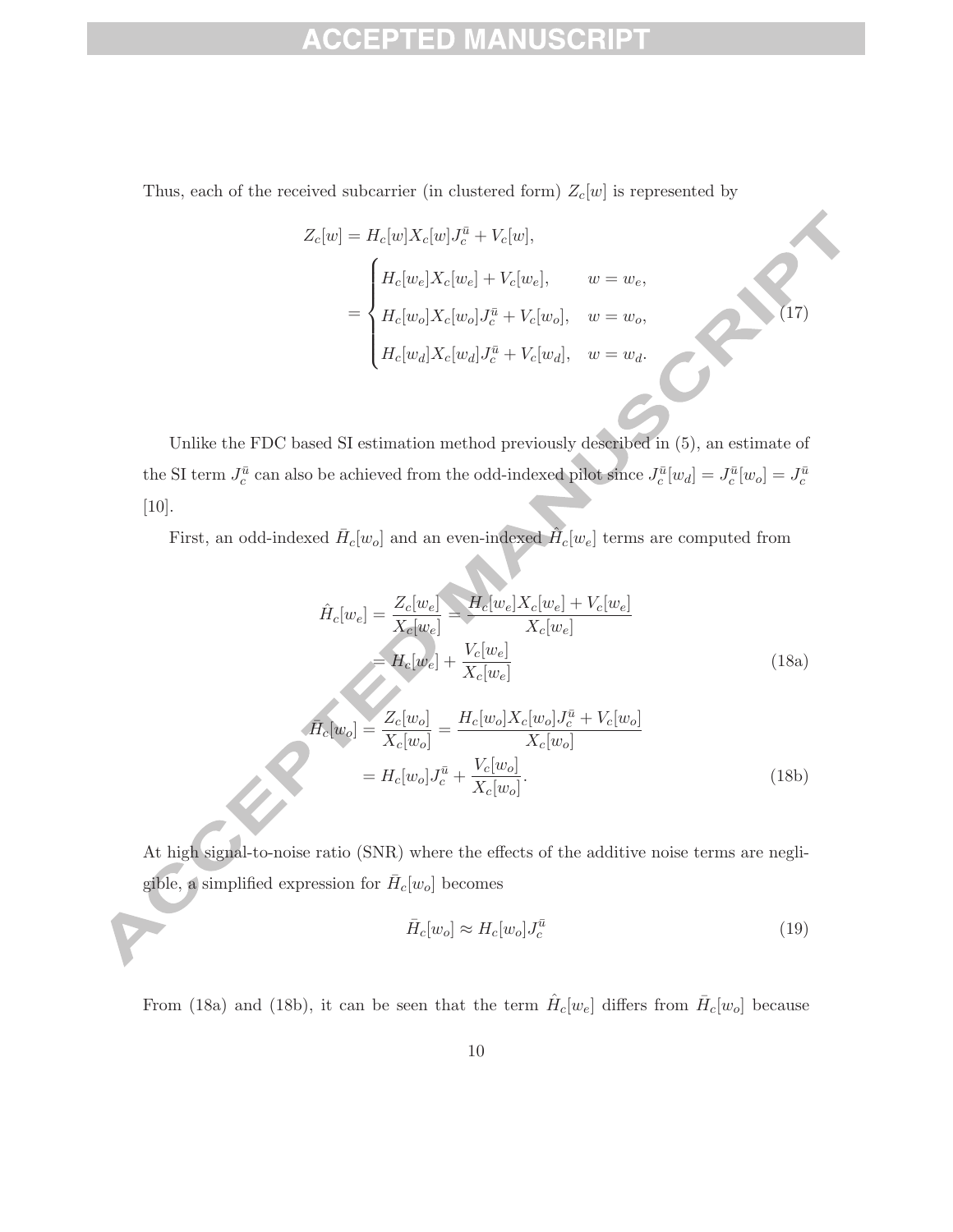### ED)

 $\hat{H}_c[w_e]$  has no associated phase rotation value (since  $J_c^{\bar{u}}[w_e] = 1$ , see (13)) while  $\bar{H}_c[w_o]$  has an associated phase rotation term  $J_c^{\bar{u}}$ . Therefore,  $\hat{H}_c[w_e]$  represent the even-indexed pilot sub-channel estimate while  $\bar{H}_c[w_o]$  represent an odd-indexed channel term.

It can be seen from the expression in (19) that an estimate of the SI term  $J_c^{\bar{u}}$  can be obtained from  $\bar{H}_c[w_o]$ . However, since  $\bar{H}_c[w_o]$  has an associated channel term  $H_c[w_o]$ , some form of channel cancellation is required to mitigate the channel fading effects. To achieve this, a 'normalised' (with respect to  $H_c[w_e]$ ) complex-valued term  $R_c$  is first obtained through

$$
R_c = \bar{H}_c[w_o] / \hat{H}_c[w_e]
$$
  
= 
$$
\frac{H_c[w_o]J_c^{\bar{u}} + \frac{V_c[w_o]}{X_c[w_o]}}{H_c[w_e] + \frac{V_c[w_e]}{X_c[w_e]}}
$$
 (20)

By omitting the additive noise terms for simplicity,  $R_c$  can be re-expressed as

$$
R_c \approx \frac{H_c[w_o]J_c^{\bar{u}}}{H_c[w_e]}.\tag{21}
$$

By letting  $\bar{\alpha}_c$  represent the phase component of  $R_c$ , a polar coordinate representation of  $R_c$  is given as

$$
R_c = |R_c| \exp(j\bar{\alpha}_c). \tag{22}
$$

From the expression in (21), it can be noted that by assuming a slow channel fading condition where  $H_c[w_o] \approx H_c[w_e]$ , an estimate  $\hat{J}_c$  of the applied C-SLM sequence value  $J_c^{\bar{u}}$ can be calculated from  $R_c$ .

### *The method in [10]*

For each c index, let  $\hat{J}_c$  denotes the estimate of  $J_c^{\bar{u}}$  where  $\hat{J}_c \in \pm 1$ . Using the ML estimation approach described in [10], the SI estimate  $\hat{J}_c$  is computed from

$$
\hat{J}_c = \min_{\lambda_i \in \pm 1} \left| \exp(j\bar{\alpha}_c) - \lambda_i \right|^2 \tag{23}
$$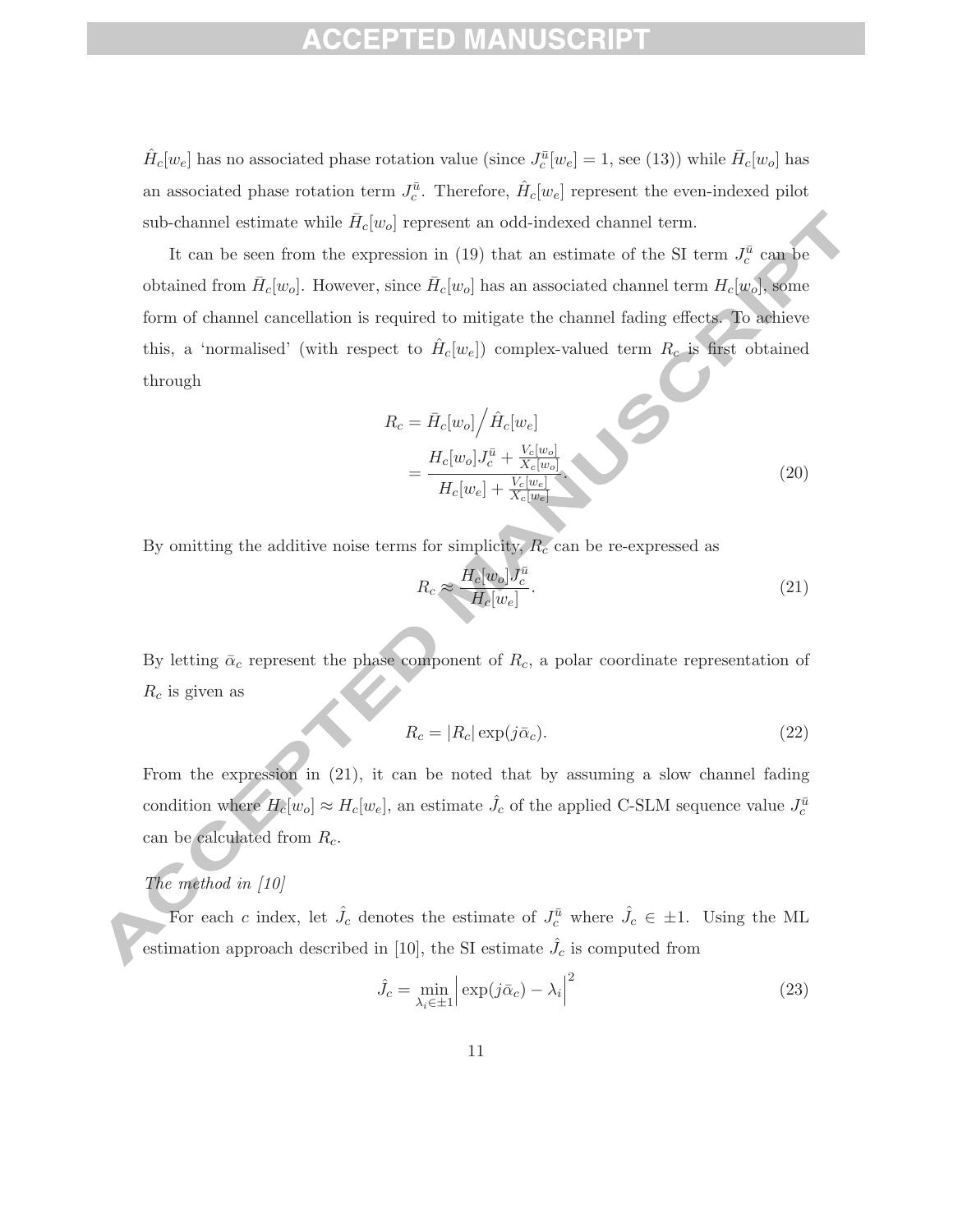### ED)

where  $\lambda_i$  is an arbitrary variable used to determine whether  $\hat{J}_c$  is +1 or -1 [10]. It can be seen that the implementation of (23) requires a total of  $N_p | \cdot |^2$  operations and  $N_p$  CAs. However, the need for several  $|\cdot|^2$  computations can increase the computational complexity of the method in [10].

An alternative SI estimation method is now proposed in an attempt to further reduce the computational complexity of computing  $\hat{J}_c$ . The proposed method is based on a hard decision criterion and is now described.

#### *Proposed: Hard Decision Estimation*

Since  $J_c^{\bar{u}} \in \pm 1$ , then its estimate  $\hat{J}_c \in \pm 1$ . Let  $\hat{J}_c = \exp(j\hat{\alpha}_c)$  where the value of  $\hat{\alpha}_c$  is either 0 or  $\pi$ . Unlike the ML method,  $\hat{J}_c$  is indirectly determined from an estimate of the phase term  $\hat{\alpha}_c$ .

In the proposed method, an estimate of the phase term  $\hat{\alpha}_c$  is calculated from a hard decision criterion given by

$$
\hat{\alpha}_c = \begin{cases} 0, & \text{if } |\bar{\alpha}_c| \le \pi/2 \\ \pi, & \text{otherwise} \end{cases} \tag{24}
$$

where  $\bar{\alpha}_c$  is the phase component of  $R_c$  as previously defined in (22). Note that since  $\bar{\alpha}_c$  is a real-valued number, then the computational complexity of obtaining an absolute value of  $\bar{\alpha}_c$  in (24) is negligible and is ignored.

From the expressions in (23) and (24), it can be noted that both methods (ML scheme and the proposed method) differ in their estimation of  $\hat{J}_c$ . It can also be seen that both methods require the computation of  $\hat{H}_c[w_e]$  in (18a),  $\bar{H}_c[w_o]$  in (18b),  $R_c$  in(20) and  $\bar{\alpha}_c$ from  $R_c$ . The phase  $\bar{\alpha}_c$  of a complex-valued variable (like  $R_c$ ) can be evaluated through the use of the well-known Taylors series expansion described in [11, ch. 16]. It is estimated that using the Taylors expansion,  $5N_p$  RMs and  $2N_p$  RAs are required to evaluate the phase term  $\bar{\alpha}_c$  from  $R_c$  (see the Appendix). Table 1 shows the computational complexity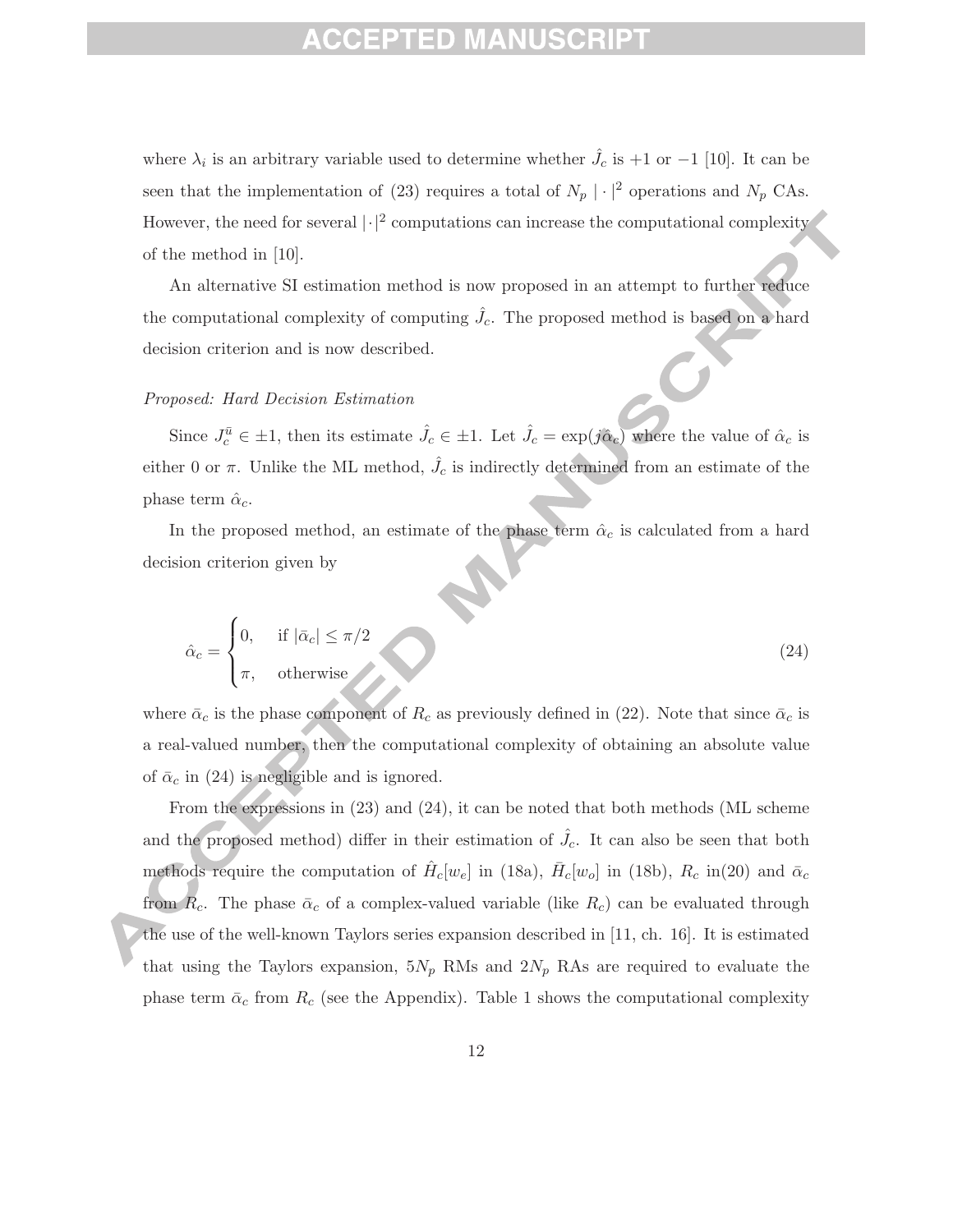### ID

| <b>Variables</b>            | <b>Computational Complexity</b>                                     |
|-----------------------------|---------------------------------------------------------------------|
|                             | $\hat{H}_c[w_e]$ in (18a) $N_p/2$ CMs $\equiv 2N_p$ RMs $+ N_p$ RAs |
|                             | $\bar{H}_c[w_o]$ in (18b) $N_p/2$ CMs $\equiv 2N_p$ RMs $+ N_p$ RAs |
| $R_c$ in (20)               | $N_p/2$ CMs $\equiv 2N_p$ RMs $+ N_p$ RAs                           |
| $\bar{\alpha}_c$ from $R_c$ | $5N_p$ RMs + $2N_p$ RAs                                             |

Table 1: Computational complexity of computing  $\hat{H}_c[w_e]$ ,  $\bar{H}_c[w_o]$ ,  $\bar{\alpha}_c$ , and  $R_c$ 

of computing  $\hat{H}_c[w_e], \bar{H}_c[w_o], \bar{\alpha}_c$  and  $R_c$ . As before, these evaluations (in Table 1) are reexpressed in terms of RAs and RMs computations using (8). Using the Taylors expansion method, computing the magnitude  $|\cdot|$  of a complex-valued number requires 19 RMs and 8 RAs (see Appendix). Hence, computing  $N_p \mid |\cdot|^2$  operations in (23) requires  $20N_p$  RMs  $+ 8N_p$  RAs. Note that an additional RM operation is required to compute  $|\cdot|^2$  compared with  $|\cdot|$ . Hence, the combined computational complexity of computing  $\hat{H}_c[w_e], \bar{H}_c[w_o], \bar{\alpha}_c$ and  $R_c$  is  $11N_p$  RMs +  $5N_p$  RAs.

Using  $\hat{J}_c$ , data sub-channel estimates  $\hat{H}_c[w_d]$  are obtained by linear interpolation between values of  $\hat{H}_c[w_e]$  and  $\hat{H}_c[w_o]$  where

$$
\hat{H}_c[w_o] = \bar{H}_c[w_o] \hat{J}_c^*.
$$
\n(25)

Using the channel estimates  $\hat{H}_c[w_d]$  and  $\hat{H}_c[w_o]$ , channel equalization is achieved through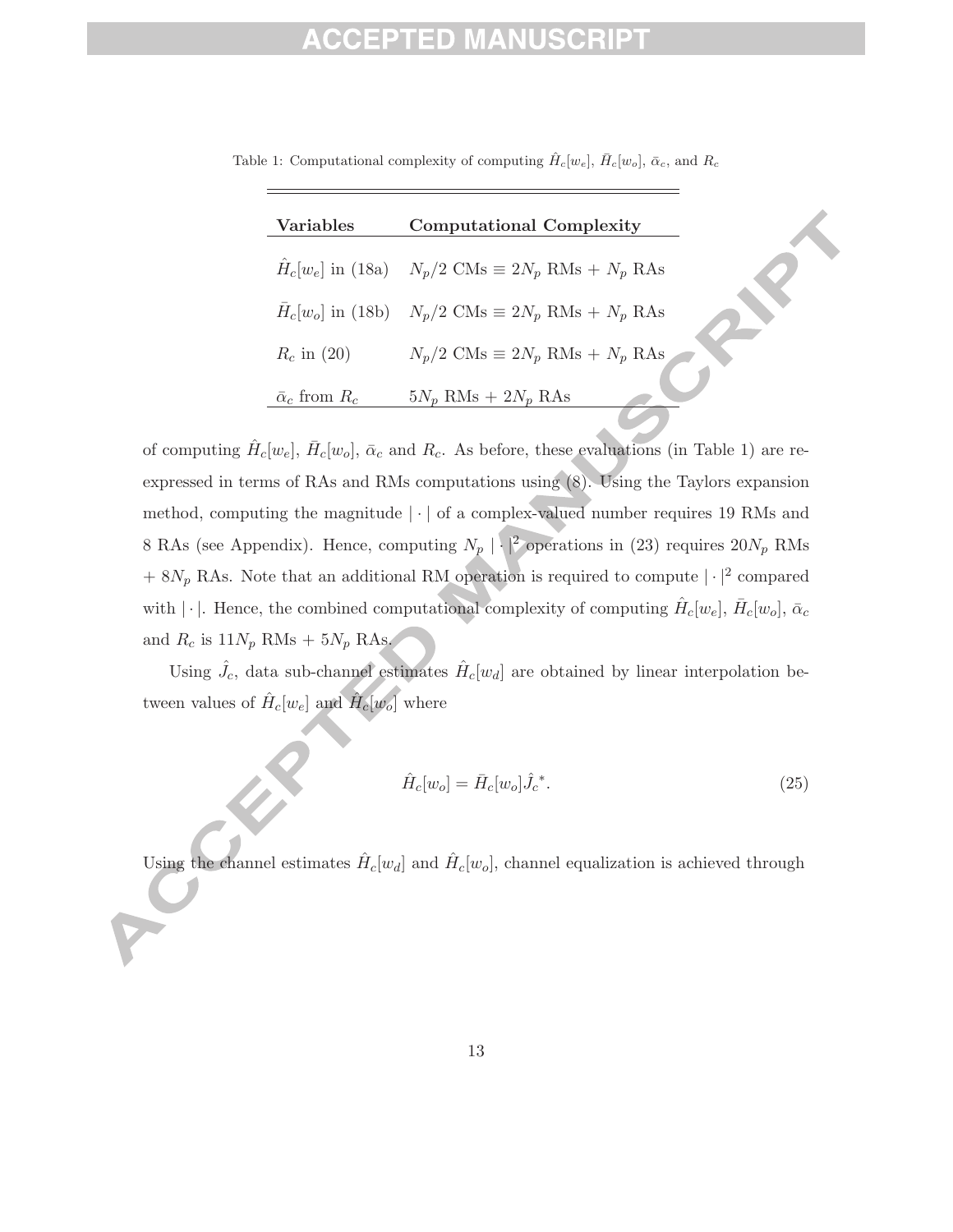$$
\hat{Y}_c[w_d] = \frac{Z_c[w_d]}{\bar{H}_c[w_o]} \times \frac{\hat{H}_c[w_o]}{\hat{H}_c[w_d]}
$$
\n
$$
= \frac{H_c[w_d]X_c[w_d]J_c^{\bar{u}}}{H_c[w_o]J_c^{\bar{u}}} \times \frac{\hat{H}_c[w_o]}{\hat{H}_c[w_d]}
$$
\n
$$
= \frac{H_c[w_d]X_c[w_d]}{H_c[w_o]} \times \frac{\hat{H}_c[w_o]}{\hat{H}_c[w_d]}.
$$
\n(26)

In a similar to (11), the final data decoding stage determines an estimate of the nearest constellation point to  $\hat{Y}_c[w_d].$ 



Fig. 3: Comparisons of CCDF curves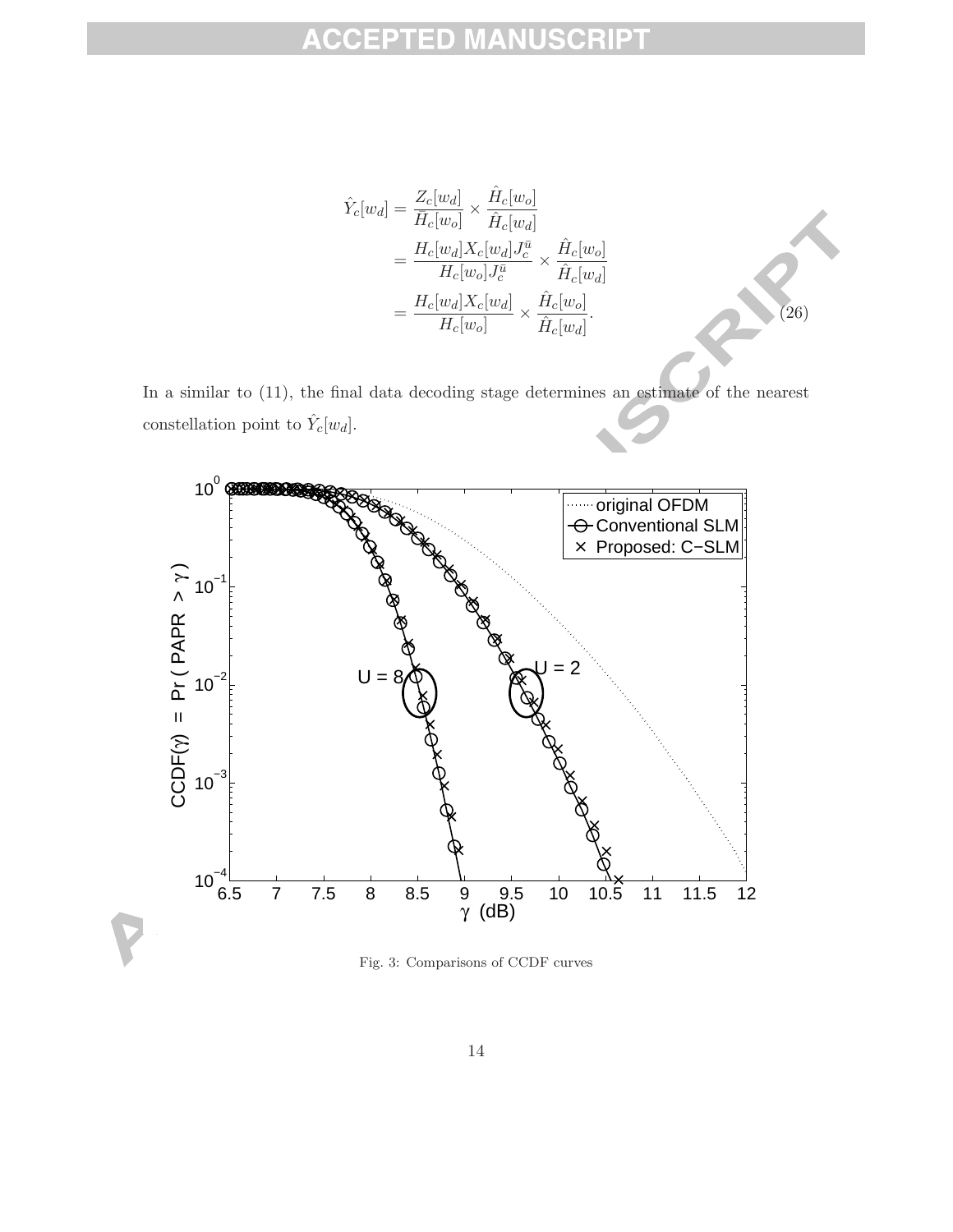# EPTED MANU

#### **4. Simulation Results and Comparisons of Computational Complexity**

This section presents comparisons of computational complexity of considered methods and discusses the Matlab simulation results on PAPR reduction and BER performance.

#### *4.1. Simulation Results*

With values of  $[N_p \text{ and } L]$  set to [100 and 6] respectively, simulations consider OFDM transmission over three different channel models namely: (1) the extended pedestrian channel (EPA), defined in [12]; (2) 6-tap COST-207 rural-area channel (RA6), defined in [13] and (3) the 3GPP rural-area channel (3gppRA), defined in [14]. As defined for LTE systems, pilots are obtained from Gold codes sequences, OFDM subcarrier spacing is 15 KHz, guard interval is 5.21  $\mu$ s and sampling frequency is set to 15.36 MHz (when  $N = 1024$ and  $N_v = 600$ ). Data symbols are obtained using a 64-QAM modulation scheme. SLM is performed using chaotic-binary sequences studied in [15] and PAPR reduction performance is measured by evaluating the well known complementary cumulative distribution function (CCDF). The CCDF gives the probability that a calculated PAPR of an OFDM signal exceeds a certain threshold denoted by  $\gamma$ . Thus, the CCDF of  $\gamma$  is defined as

$$
CCDF\{\gamma\} = Prob(PAPR \ge \gamma). \tag{27}
$$

Fig. 3 shows comparisons of CCDF curves of the OFDM signal before PAPR reduction (labelled as 'original OFDM'), with PAPR reduction using conventional SLM and the proposed C-SLM method for U set to 2 and 8. Results in Fig. 3 show that the proposed method produces nearly similar PAPR reduction performance as conventional SLM for each value of U.

With  $U$  set to 8, BER is evaluated by considering some pre-defined levels of PA linearity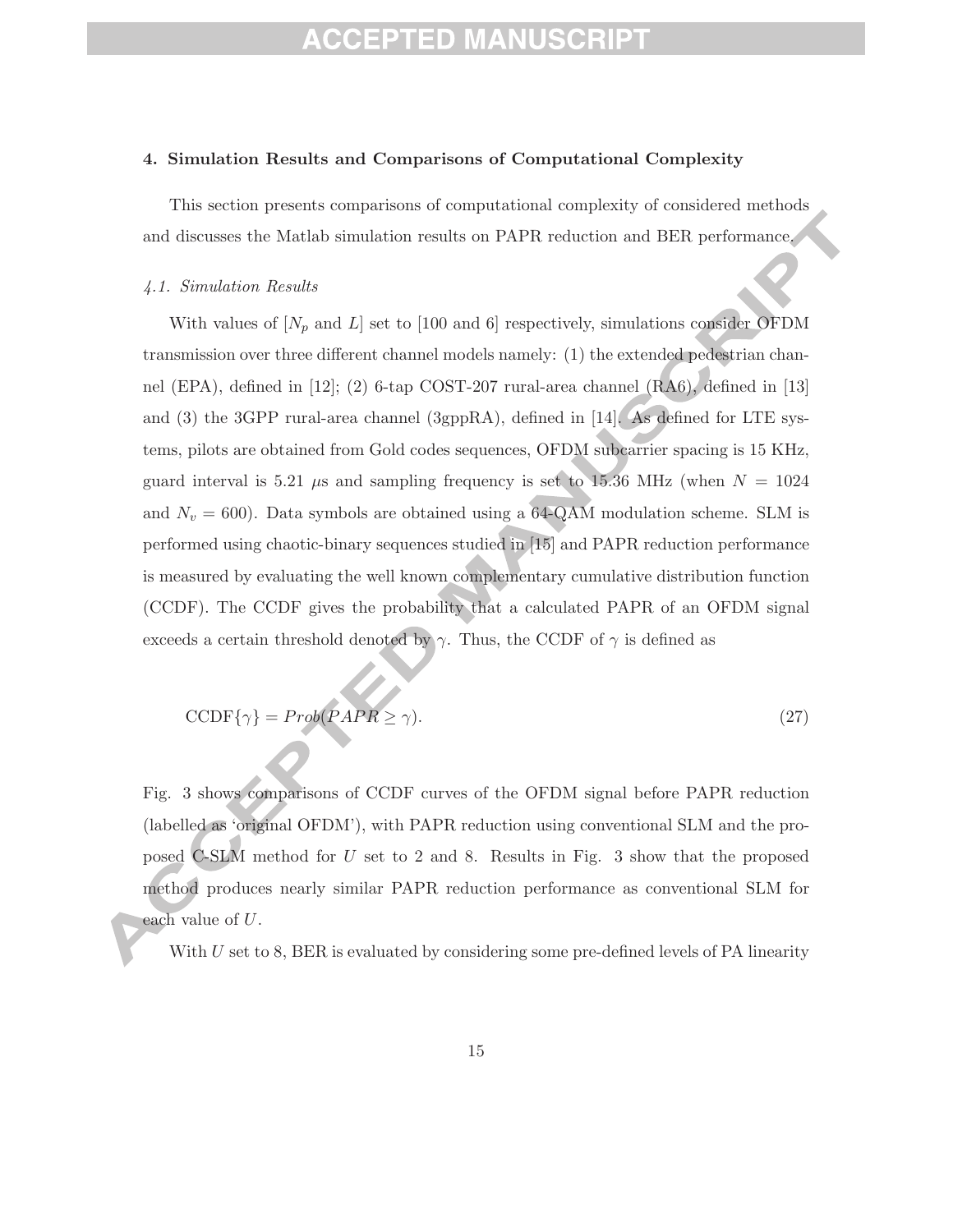### ED.

using the IBO parameter. The IBO of a PA is defined as

$$
IBO (dB) = 10 log10 \left(\frac{P_{sat}}{P_{avg}}\right)
$$
\n(28)

where  $P_{sat}$  and  $P_{avg}$  respectively denote PA input saturation power and mean power of the input signal. In this paper, the amplitude modulation (AM) effects of PA is modelled using the well known Rapp's model [16]. Simulations consider a solid state PA (SSPA), commonly used in mobile communications systems  $[17]$ . The output  $\overline{AM}/\overline{AM}$  conversion of a SSPA, with unity gain, is described by Rapp's model through

$$
y(t) = \frac{x(t)}{\left[1 + \left(\frac{|x(t)|}{A_{sat}}\right)^{2\rho}\right]^{1/2\rho}}
$$
(29)

where  $x(t)$  represents the input signal into the SSPA,  $y(t)$  is the output signal from the SSPA,  $A_{sat}$  is the SSPA output saturation magnitude and  $\rho$  is the smoothing factor which controls the PA's transition from linear to saturation region i.e. the higher the value of  $\rho$ , the sharper the transition from linear to non-linear operating region of the SSPA. For accurate modelling of an SSPA,  $\rho$  is set to 3 [18, ch. 2].

The data recovery performance of the proposed method is compared with that of a standard SLM-OFDM (when perfect SI knowledge is assumed) and with SI estimation based on the FDC scheme for IBO values:  $\infty$  dB, 2 dB, and 6 dB. Note that the case when  $IBO = \infty$  dB represent an SLM-OFDM system with no non-linear PA distortion i.e. linear PA.

Figs. 4 to 6 compare BER curves between the proposed method, standard SLM-OFDM (which assumes perfect SI estimation) and the FDC method over EPA, RA6 and 3gppRA channel fading conditions respectively. Results show that for each of the considered channel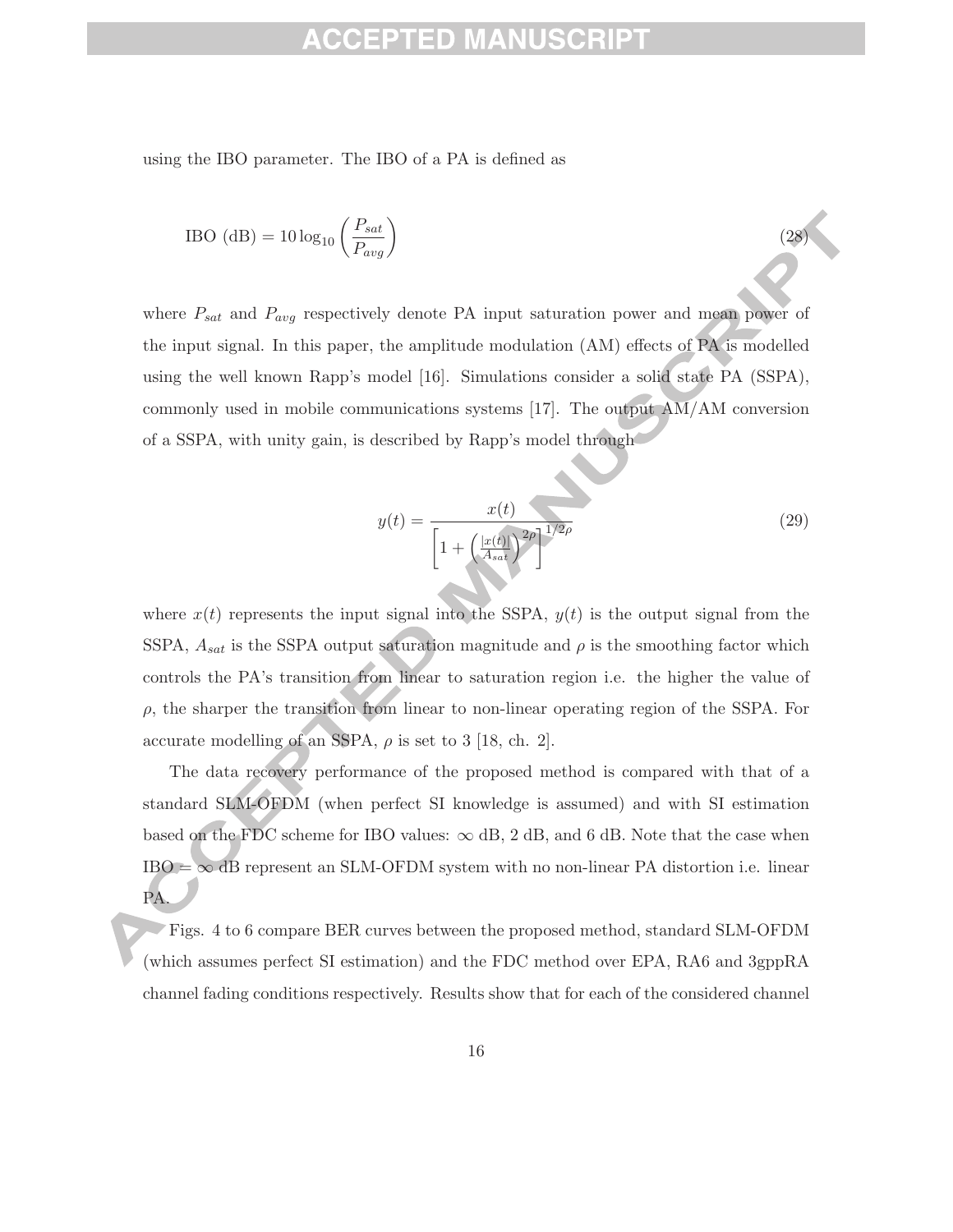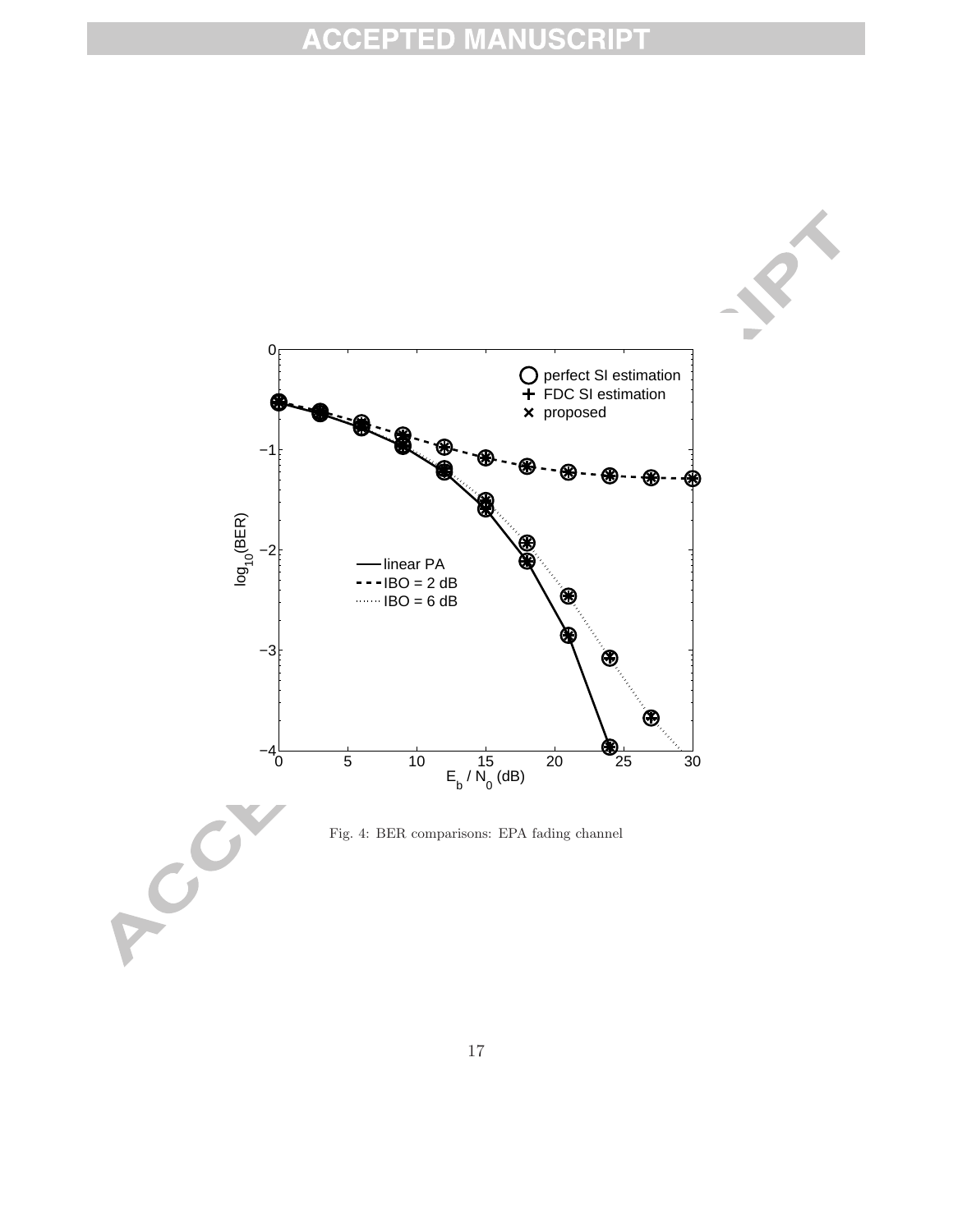

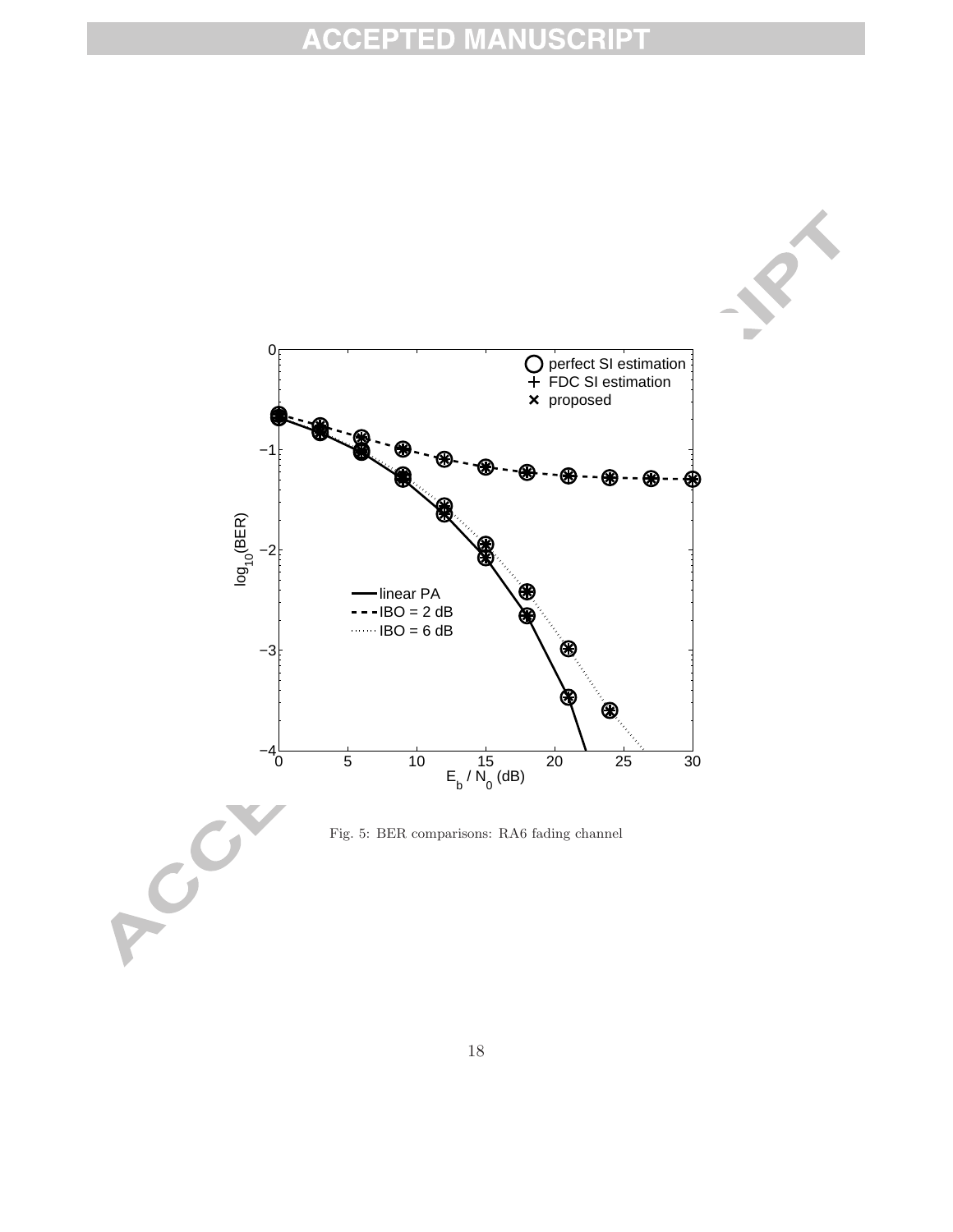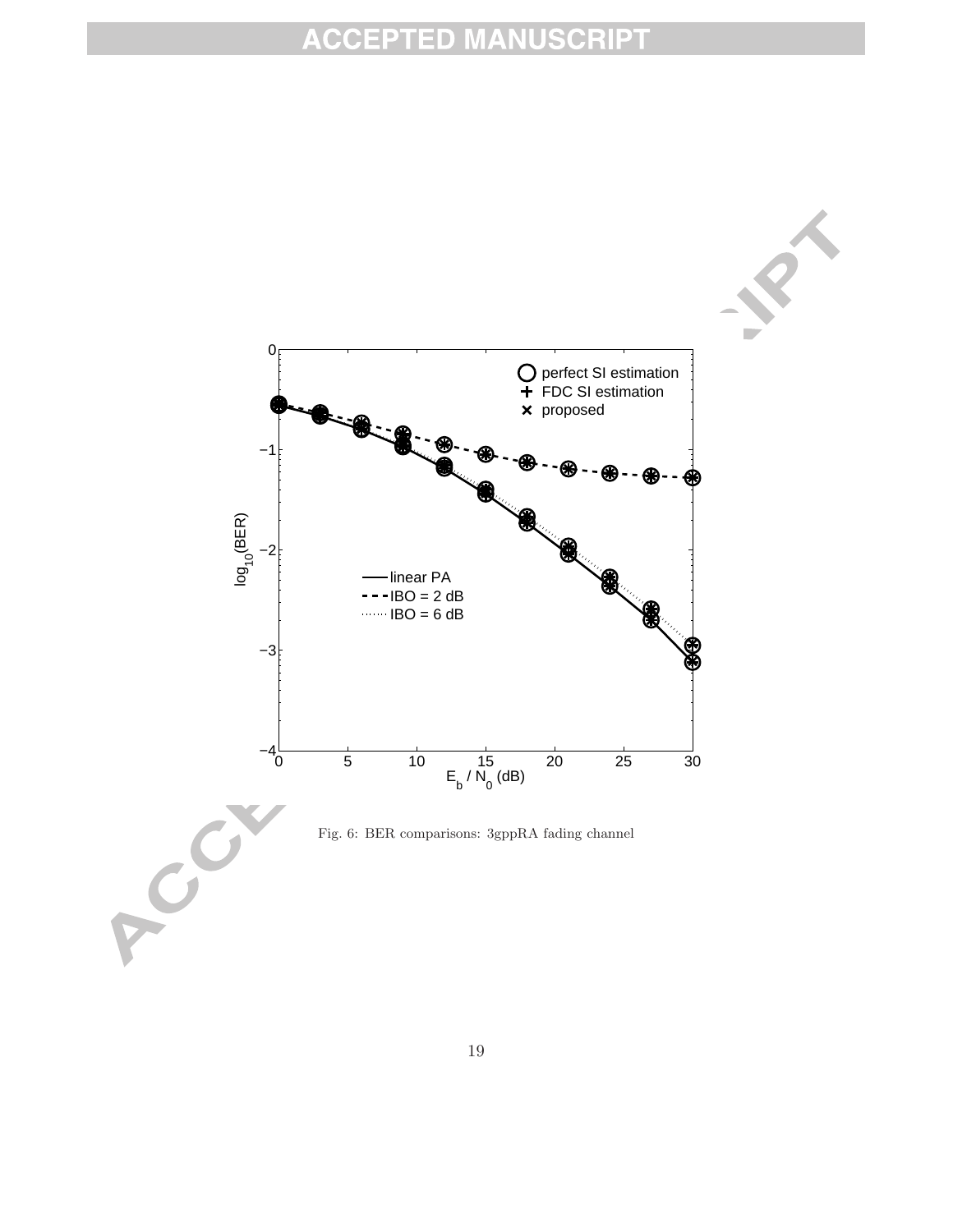### EPTED MANUS

environments and IBO levels, the proposed method produces the same BER performance as both the FDC based SI estimation scheme and standard SLM-OFDM, which assumes perfect knowledge of SI. This is partly because of the inherent phase cancellation (SLM de-mapping) within the proposed method, and also because of the slow fading channel conditions.

It can be noted the BER performance of the ML estimation method described in [10] is not presented to avoid duplicity of previous results in [10]. The key advantage of the proposed method over the FDC based SI estimation scheme and the ML method is now demonstrated through the comparison of their computational complexity.

### *4.2. Computational Complexity*

From the previous descriptions in Table 1, Table 2 shows summary of the computational requirements of computing expressions in (23) and (24) for the ML estimation method in [10] and the proposed method respectively. From Table 2, it can be seen that the proposed scheme requires a total of  $11N_p$  RM and  $5N_p$  RA computations while the ML estimation method in [10] requires  $31N_p$  RMs and  $15N_p$  RAs. Note that these evaluations ignores the complexity of real-valued compare operations because it is negligible relative to the complexity of RMs and RAs. Table 3 shows comparisons of the number of RM and RA operations required by the FDC, the ML estimation method in [10] and the proposed method.

It can be noted (in Table 3) that the computational complexity of both the proposed method and the method in  $[10]$  is independent of the value of U. In addition, unlike the FDC scheme, both the ML estimation approach and the proposed method require no knowledge of all candidate SLM sequences during data decoding. Therefore, it is expected that the proposed method has a significant computational advantage (over the FDC scheme) as the value of U is increased.

Using Table 3, the computational complexity advantage of the proposed method is numerically evaluated using the well known Computational Complexity Reduction Ratio (CCRR) metric relative to the FDC scheme and the ML estimation method (based on RAs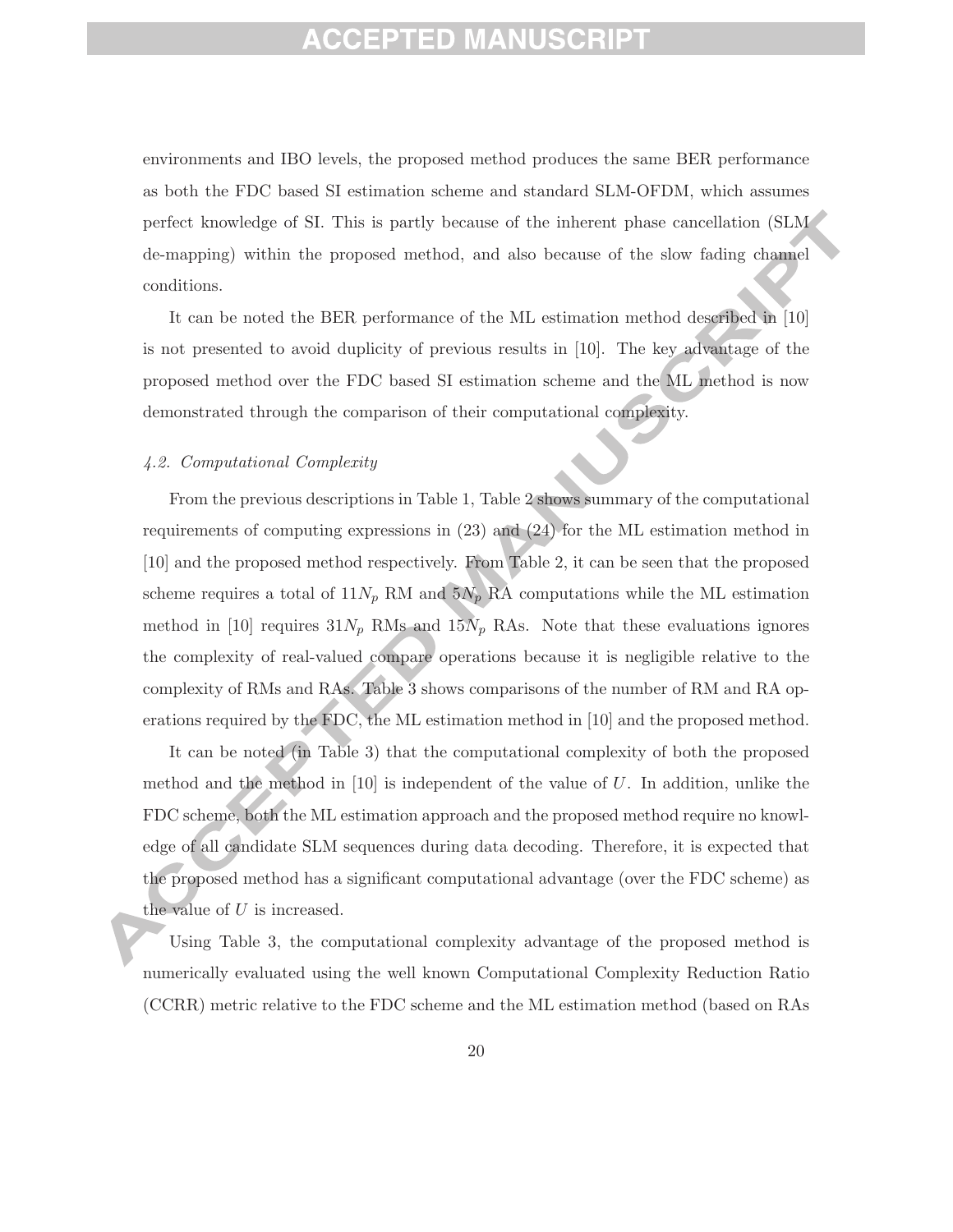Table 2: Computation requirements of the ML estimation method in [10] and the proposed SI estimation method

| ML method [10]                                                 | Proposed                                                                                            |  |
|----------------------------------------------------------------|-----------------------------------------------------------------------------------------------------|--|
| $J_c$ is directly computed from (23)                           | $\hat{J}_c$ is computed as $\exp(j\hat{\alpha}_c)$ where $\hat{\alpha}_c$<br>is derived from $(24)$ |  |
| Complexity of computing $\hat{H}_c[w_e], \overline{H}_c[w_o],$ |                                                                                                     |  |
| $\bar{\alpha}_c$ and $R_c$ is $11N_p$ RMs + $5N_p$ RAs.        | Same as the ML method.                                                                              |  |
| The expression in (23) requires $N_p  \cdot ^2$ and            | To compute $\hat{\alpha}_c$ , $N_p/2$ real-valued                                                   |  |
| $N_p$ CAs. Note that $N_p$ CAs $\equiv 2N_p$ RAs               | compare operations are required.                                                                    |  |
| and each $ \cdot ^2$ requires $20N_p$ RMs plus $8N_p$          |                                                                                                     |  |
| RA <sub>s</sub> .                                              |                                                                                                     |  |
|                                                                |                                                                                                     |  |

Total:  $31N_p$  RMs +  $15N_p$  RAs Total:  $11N_p$  RMs +  $5N_p$  RAs

CO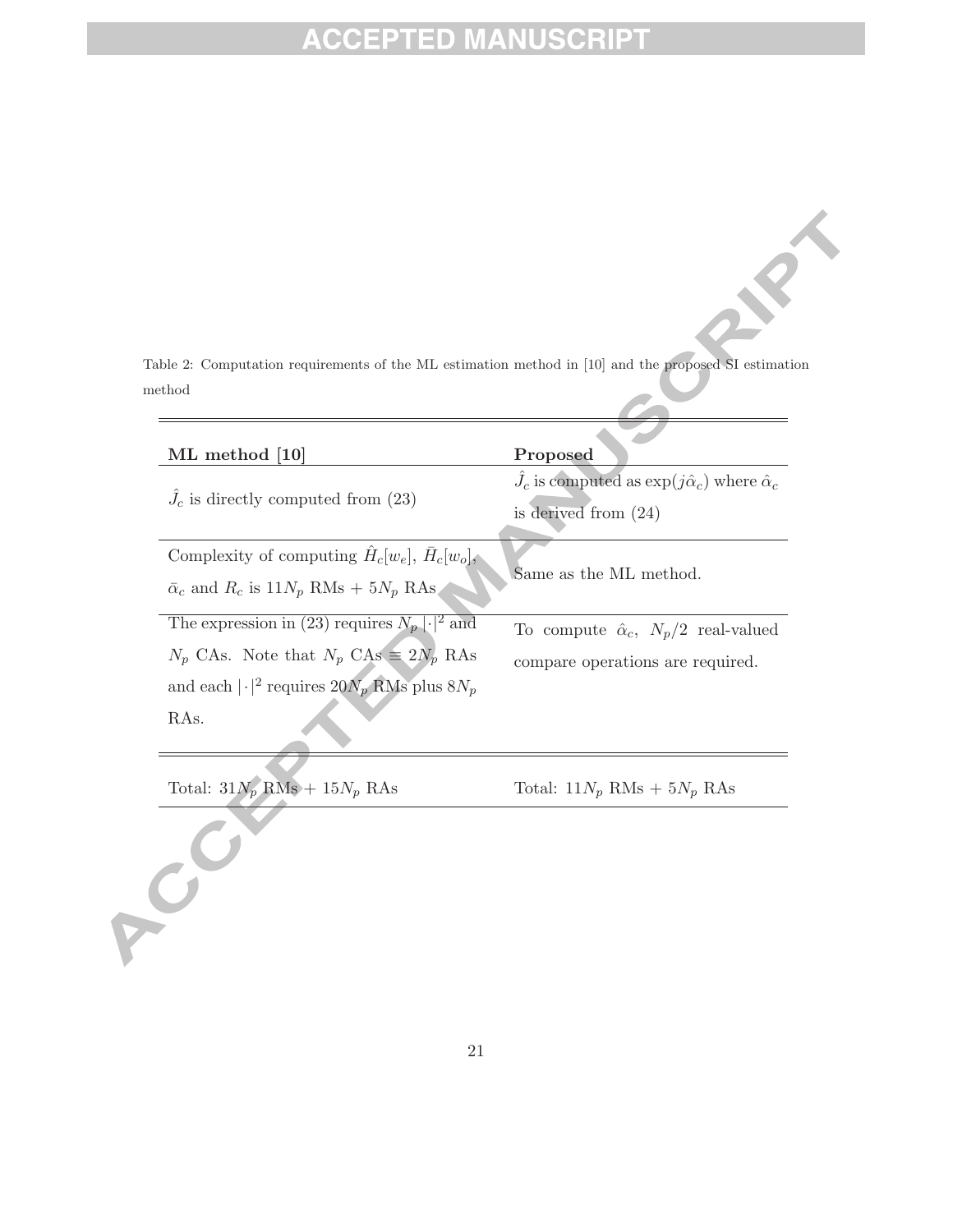### PTED MANU

### and RMs). The CCRR is defined as [9]

| <b>Computational Complexity</b>                                                                              | <b>FDC</b>     | Method in [10]  | Proposed     |
|--------------------------------------------------------------------------------------------------------------|----------------|-----------------|--------------|
| $\rm RMS$                                                                                                    | $4(2UN_p - U)$ | $31N_p$         | $11N_p$      |
| RAs                                                                                                          | $6U(N_p-1)$    | $15N_n$         | $5N_n$       |
|                                                                                                              |                |                 |              |
| $CCRR = \left(1 - \frac{\text{complexity of the proposed method}}{\text{complexity of other scheme}}\right)$ |                | $\times 100\%.$ | $30^{\circ}$ |

Table 3: Comparisons of computational complexity in terms of RMs and RAs

The CCRR value represents the amount (expressed as a %) of reduction in computational complexity offered by the proposed method relative to either the FDC scheme or the ML approach [19]. Table 4 shows comparisons of estimated CCRR values for RMs and RAs when  $U$  is set to: 4, 8 and 16. High CCRR values for the proposed method as highlighted in Table 4 suggest that the proposed method requires significantly reduced computational complexity compared with the existing FDC scheme in [9] and the ML method in [10]. As expected, it can be seen that the computational complexity of the ML approach is independent on the value of U.

### **5. Conclusions**

An alternative SI estimation technique is proposed for an SLM-OFDM receiver. The proposed method used a modified SLM scheme known as C-SLM to reduce PAPR and performed SI estimation through the use of a hard binary decision rule. In terms of PAPR reduction, the C-SLM method offered nearly similar PAPR reduction capability to conventional SLM. Also, unlike the FDC scheme, the proposed SI estimation method obtains SI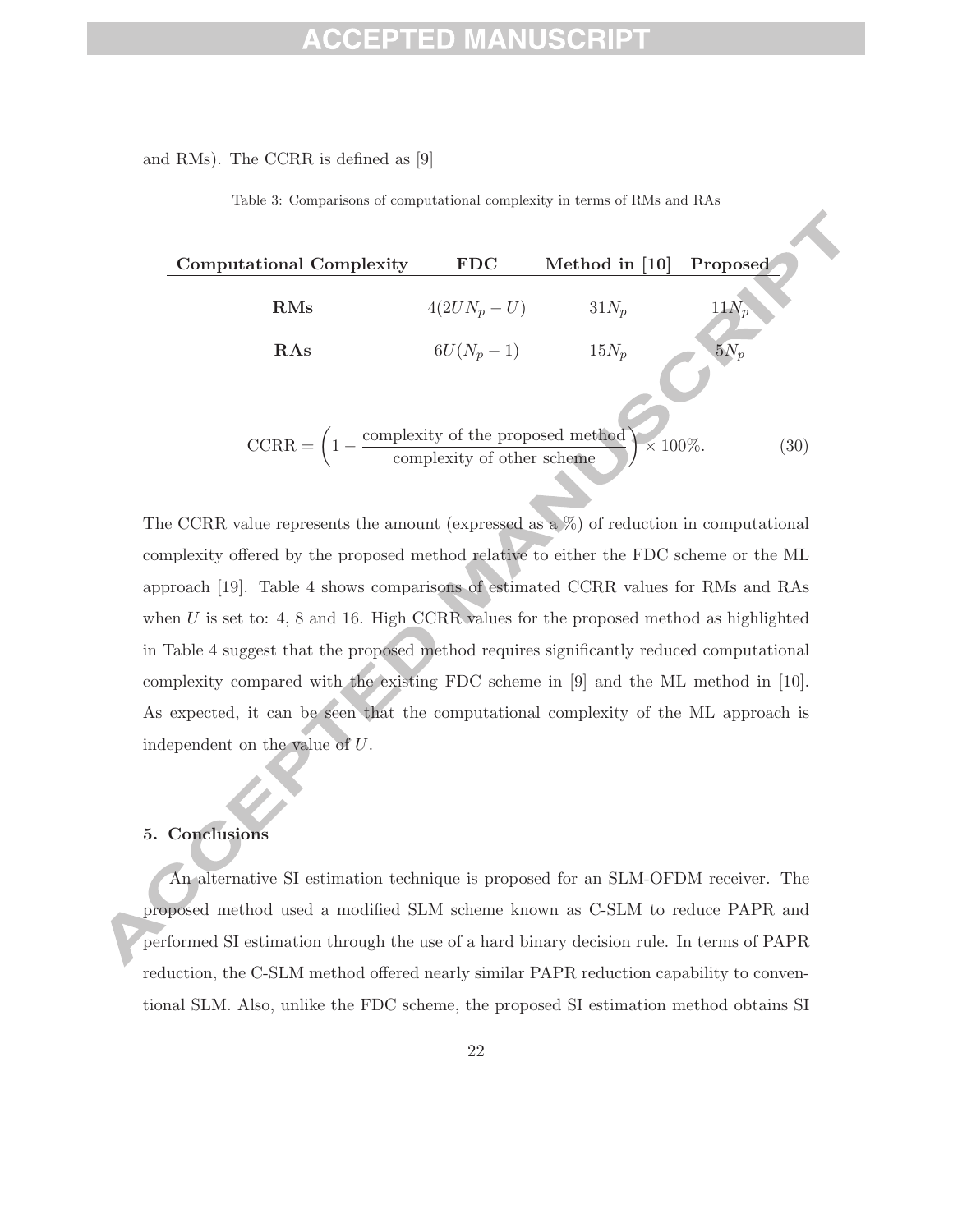# 1 D

| Parameters |    | Operations FDC scheme ML method |        |
|------------|----|---------------------------------|--------|
| $U=4$      | RM | 77%                             | 64\%   |
|            | RA | 84\%                            | 66\%   |
|            | RM | $88\%$                          | $64\%$ |
| $U=8$      | RA | 92%                             | 66%    |
| $U=16$     | RM | $94\%$                          | 64%    |
|            | RA | $96\%$                          | $66\%$ |

Table 4: CCRR of the proposed method relative to both the FDC scheme and the ML method

estimates without the knowledge of all possible phase rotation sequences and produced similar data recovery performance to both standard SLM-OFDM (with perfect knowledge of SI) and the FDC based SI estimation scheme. The proposed method is an attractive choice over other methods because it required significantly reduced computational complexity.

### **Appendix**

### *Computing Amplitude and Phase of a Complex Number*

For a complex number C, let  $|\mathcal{C}|$  and  $\theta$  respectively be the magnitude and phase of C. The real and imaginary components of  $C$  is respectively represented by  $C_{\text{re}}$  and  $C_{\text{im}}$ . Then, from Euler's formula, the complex number  $\mathcal C$  is given by

$$
\mathcal{C} = \mathcal{C}_{\text{re}} \pm j\mathcal{C}_{\text{im}} = |\mathcal{C}| \exp(\pm j\theta)
$$

$$
= |\mathcal{C}| \cos(\theta) \pm j|\mathcal{C}| \sin(\theta). \tag{31}
$$

Given  $\mathcal{C}, \theta$  can be computed from

$$
\theta = \tan^{-1} \left( C_{\rm im} / C_{\rm re} \right). \tag{32}
$$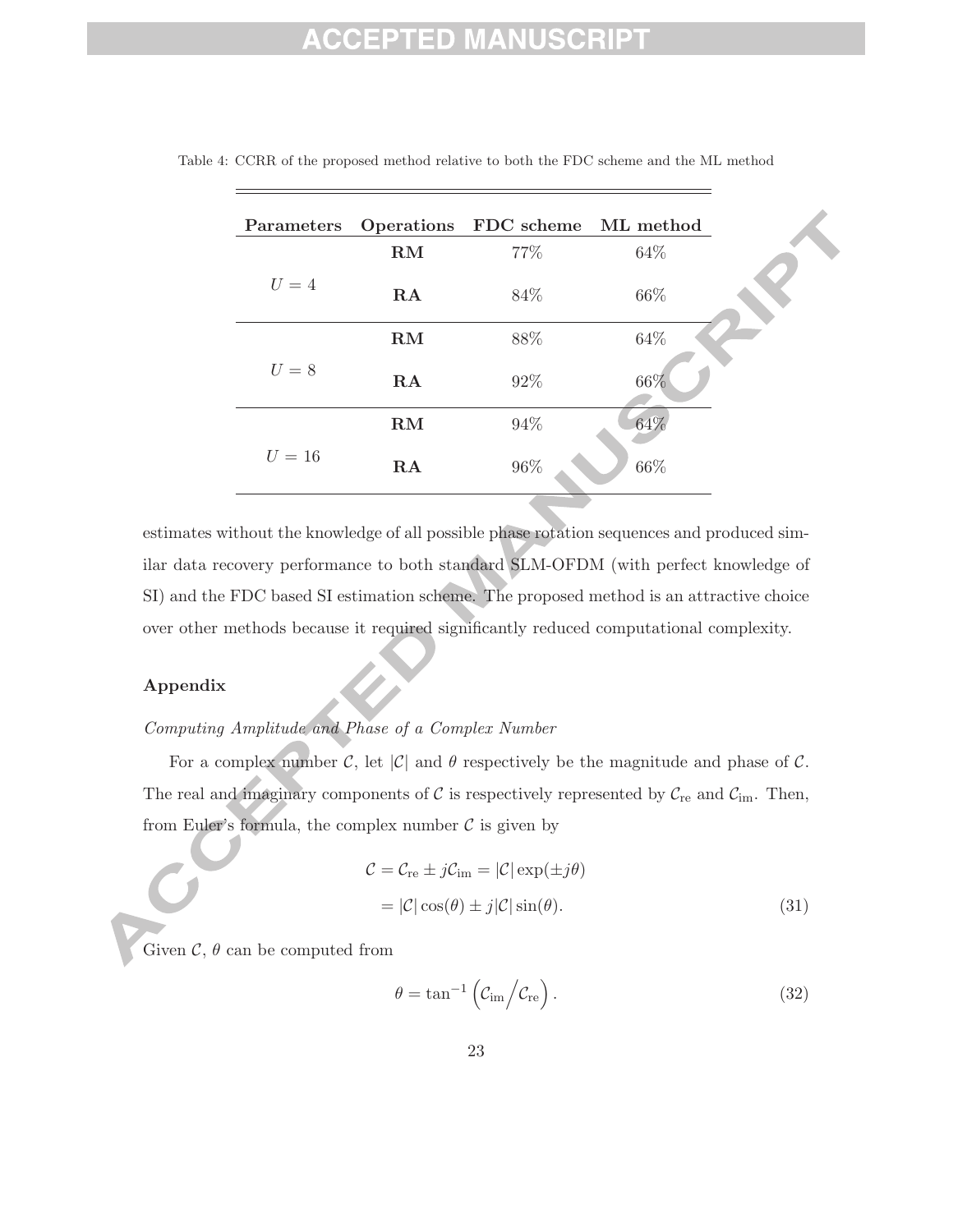From the expression in (31), the magnitude  $|\mathcal{C}|$  is obtained as

$$
|\mathcal{C}| = \mathcal{C}_{\rm re} / \cos(\theta) \quad \text{OR} \quad |\mathcal{C}| = \mathcal{C}_{\rm im} / \sin(\theta). \tag{33}
$$

Using numerical computational methods, the arctangent function  $tan^{-1}(x)$  in (32) is computed using Taylor series expansion described in [20]

$$
\tan^{-1}(x) = x - \frac{x^3}{3} + \frac{x^5}{5} - \frac{x^7}{7} + \frac{x^9}{9} - \dots
$$
 (34)

Note that  $x$  is a real-valued number. Using a Matlab tool called taylortool, it was verified that the first 5 terms in a Taylor series approximation is sufficient to produce identical results as that from actual Matlab implementation of trigonometric functions.

*Computational Complexity of Computing*  $\theta = \tan^{-1}(x)$ 

To compute tan<sup>-1</sup> (x) using the expression in (34), the  $x^2$  term is first computed so as to enable the subsequent computation of  $x^3$ ,  $x^5$ ,  $x^7$  and  $x^9$  terms.

The computation of  $x^2$  requires 1 real multiplication (RM), and the computation of  $x^3$ ,  $x^5, x^7$  and  $x^9$  each require 1 RM according to the following:

$$
x3 = x2 \cdot x ; \t x5 = x3 \cdot x2
$$
  

$$
x7 = x5 \cdot x2 ; \t x9 = x7 \cdot x2
$$
 (35)

Here, it is assumed that the computation of, for example,  $x^7$  will use the results from the initial computation of  $x^5$  and the pre-computed  $x^2$ . Similarly, the computation of  $x^9$  will use initial results of  $x^7$  and  $x^2$ .

The four divisions and additions in (34) require equivalent of 4 RMs and 4 real additions (RAs). Hence, a total number of 9 RMs and 4 RAs are required to compute  $\tan^{-1}(x)$ . Therefore, to compute the phase of a complex number, 10 RMs and 4 RAs operations are required (the additional RM is from the division in (32)).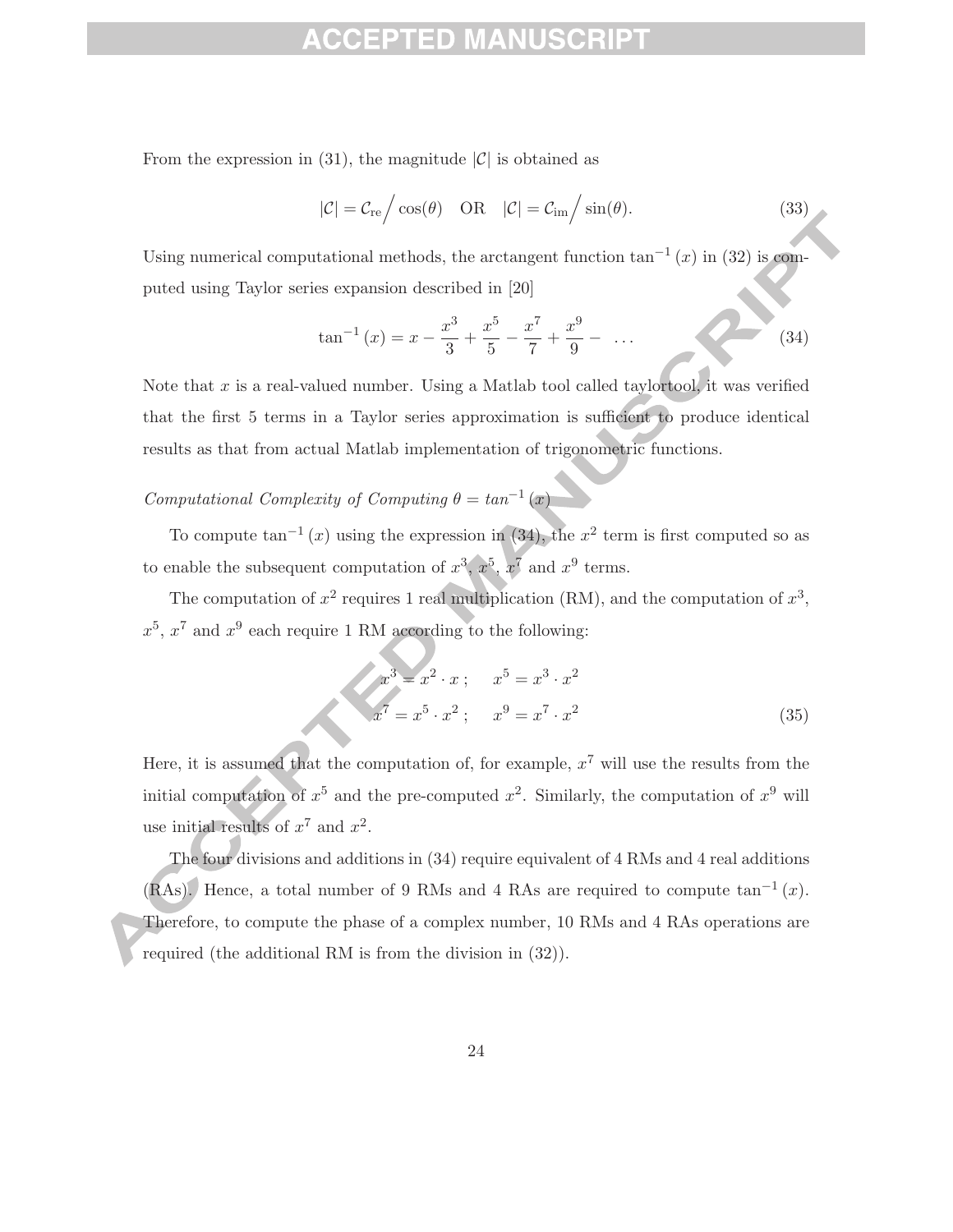# ID

**Computational Complexity of Computing** θ

**= 10 RMs plus 4 RAs**

### *Computational Complexity of Computing* |C|

From the expression in (33), the cosine function  $cos(\theta)$  can also be derived using the Taylor series expansion [20]

$$
\cos(\theta) = 1 - \frac{\theta^2}{2!} + \frac{\theta^4}{4!} - \frac{\theta^6}{6!} + \frac{\theta^8}{8!} - \dots \tag{36}
$$

Note that  $\theta$  is also a real-valued number and the evaluations in (36) assume that the factorial of a number is pre-computed and known. Similar to the arctan function, the first 5 terms of Taylor series implementation of a cosine function is found to give a good approximation.

In a similar manner to  $\tan^{-1}(x)$ , computing  $\cos(\theta)$  also requires 8 RMs and 4 RAs. Hence, to compute the magnitude  $|\mathcal{C}|$  of a complex number, a total number of 19 RMs and 8 RAs is required. Note that the additional RM is from the division operation in (33).



### **References**

[1] S. Adegbite, B. G. Stewart, S. G. McMeekin, Least Squares Interpolation Methods for LTE System Channel Estimation over Extended ITU Channels, International Journal of Information and Electronics Engineering 3 (4) (2013) 414–418.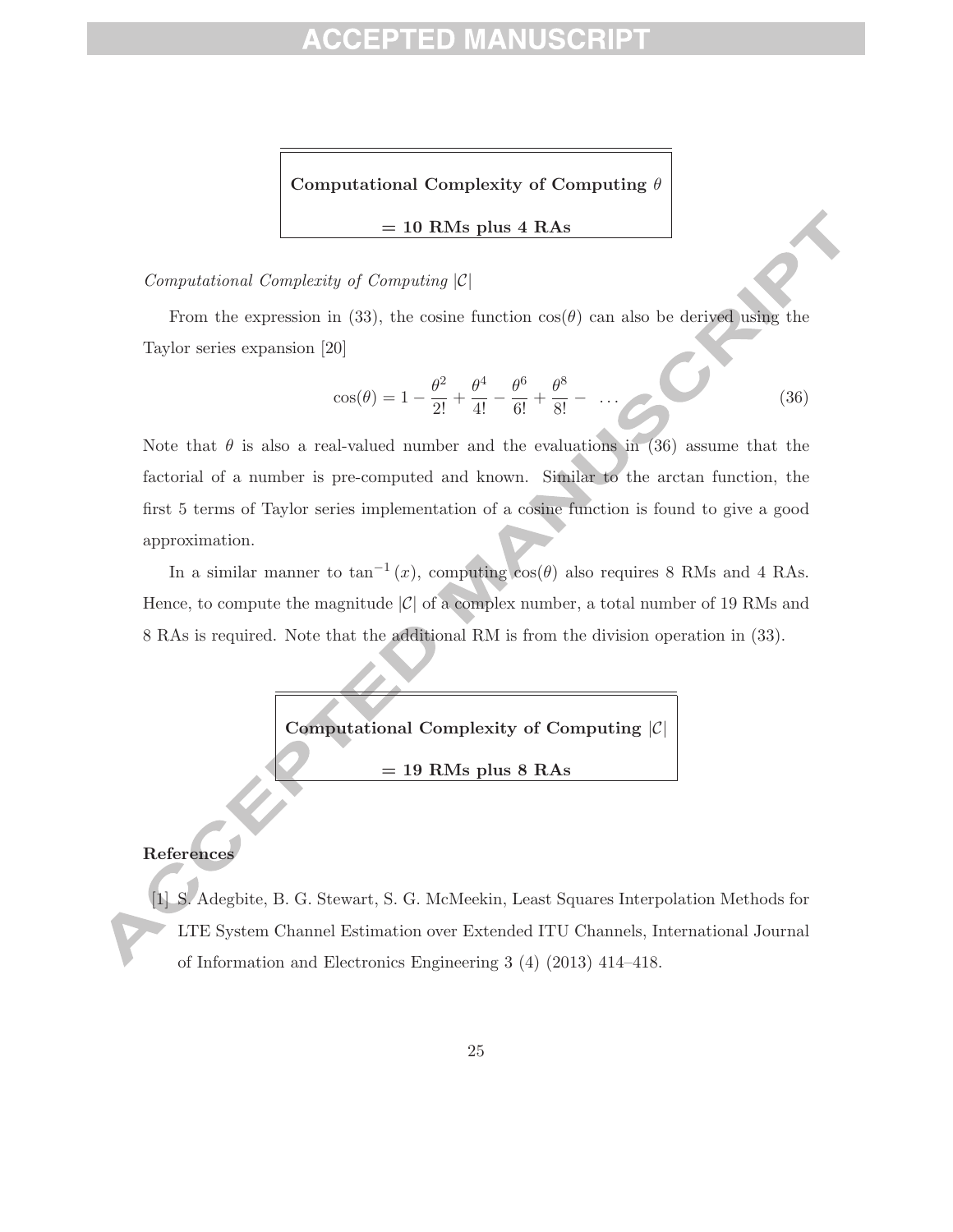# ED.

- [2] N. I. Miridakis, D. D. Vergados, A Survey on the Successive Interference Cancellation Performance for Single-Antenna and Multiple-Antenna OFDM Systems, Communications Surveys Tutorials, IEEE 15 (1) (2013) 312–335.
- [3] T. Jiang, Y. Wu, An Overview: Peak-to-Average Power Ratio Reduction Techniques for OFDM Signals, Broadcasting, IEEE Transactions on 54 (2) (2008) 257–268.
- [4] X. Li, L. J. Cimini, Effects of clipping and filtering on the performance of OFDM, Communications Letters, IEEE 2 (5) (1998) 131–133.
- [5] G. Santella, F. Mazzenga, A hybrid analytical-simulation procedure for performance evaluation in M-QAM-OFDM schemes in presence of nonlinear distortions, Vehicular Technology, IEEE Transactions on 47 (1) (1998) 142–151.
- [6] Y. Rahmatallah, S. Mohan, Peak-To-Average Power Ratio Reduction in OFDM Systems: A Survey And Taxonomy, Communications Surveys Tutorials, IEEE 15 (4) (2013) 1567–1592.
- [7] R. W. Bauml, R. F. H. Fischer, J. B. Huber, Reducing the peak-to-average power ratio of multicarrier modulation by selected mapping, Electronics Letters 32 (22) (1996) 2056 –2057.
- [8] J. Park, E. Hong, D. Har, Low Complexity Data Decoding for SLM-Based OFDM Systems without Side Information, Communications Letters, IEEE 15 (6) (2011) 611– 613.
- [9] E. Hong, H. Kim, K. Yang, D. Har, Pilot-Aided Side Information Detection in SLM-Based OFDM Systems, Wireless Communications, IEEE Transactions on 12 (7) (2013) 3140–3147.
- [10] S. A. Adegbite, S. G. McMeekin, B. G. Stewart, Low-complexity data decoding using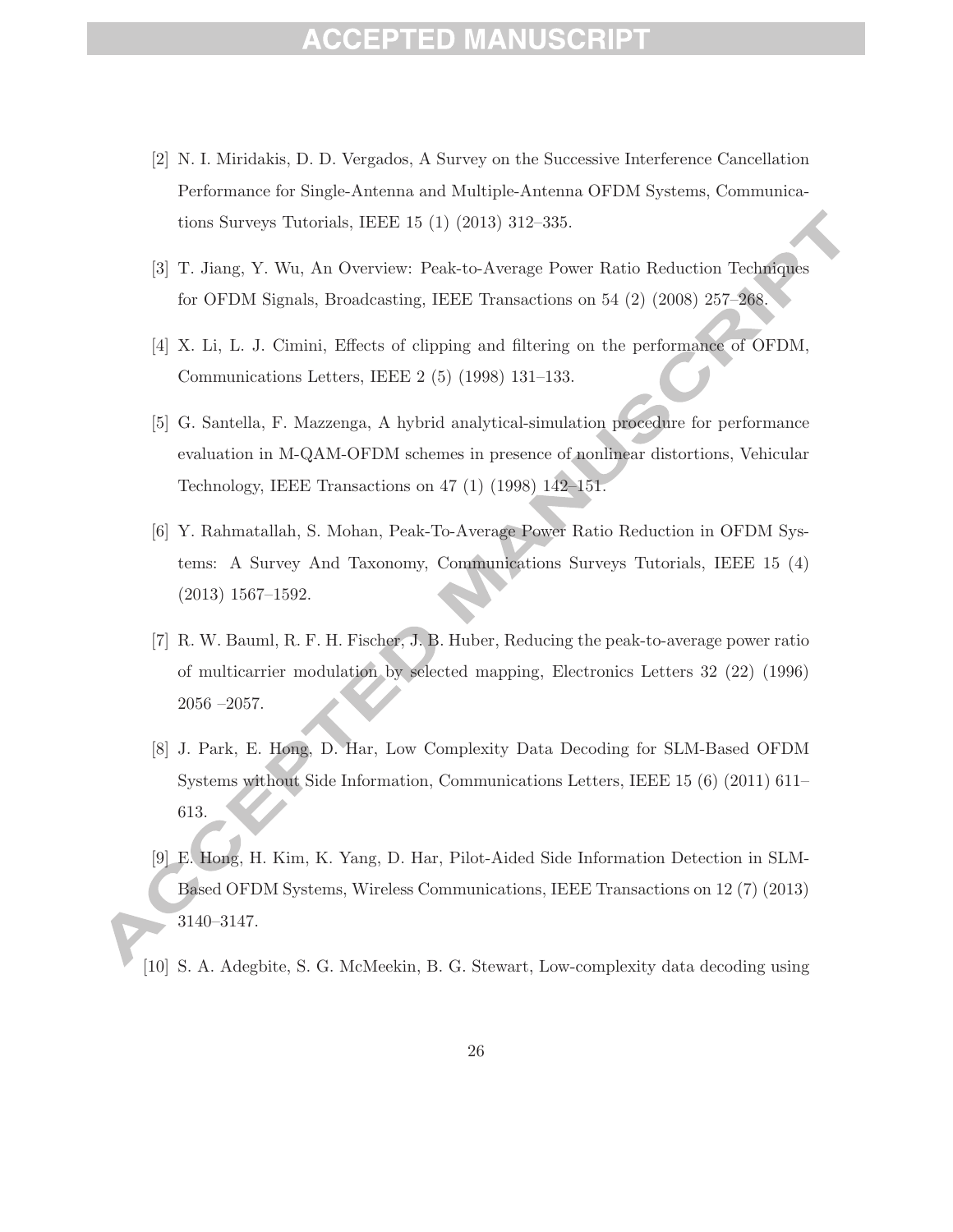### ED)

binary phase detection in SLM-OFDM systems, Electronics Letters 50 (7) (2014) 560– 562.

- [11] J. Y. Stein, Digital Signal Processing: A Computer Science Perspective, A Wiley interscience publication, Wiley, 2000.
- [12] 3GPP Technical Specification (TS) 36.101 v12.0.0, Evolved Universal Terrestrial Radio Access (E-UTRA); User Equipment (UE) Radio Transmission and Reception (Release 12) (July 2013).
- [13] M. Failli, Digital land mobile radio communications COST  $207$ .
- [14] ETSI Technical Report (TR) 125.943 v11.0.0, Universal Mobile Telecommunications System (UMTS); Deployment aspects (Release 11) (Oct. 2012).
- [15] C. Peng, X. Yue, D. Lilin, L. Shaoqian, Improved SLM for PAPR Reduction in OFDM System, in: Personal, Indoor and Mobile Radio Communications, 2007. PIMRC 2007. IEEE 18th International Symposium on, 2007, pp. 1–5.
- [16] C. Rapp, Effects of HPA nonlinearity on a 4-DPSK/OFDM signal for a digital sound broadcasting system, in: Proc. 2nd European Conference on Satellite Communication, Liege, Belgium, 1991, pp. 179–184.
- [17] Y. Guo, J. R. Cavallaro, A novel adaptive pre-distorter using LS estimation of SSPA non-linearity in mobile OFDM systems, in: Circuits and Systems, 2002. ISCAS 2002. IEEE International Symposium on, Vol. 3, 2002, pp. 453–456.
- [18] L. Smaini, RF Analog Impairments Modeling for Communication Systems Simulation: Application to OFDM-based Transceivers, Wiley, 2012.
- [19] S. A. Adegbite, S. McMeekin, B. G. Stewart, Performance of a New Joint PAPR Reduction and SI Estimation Technique for pilot-assisted SLM-OFDM Systems, in: